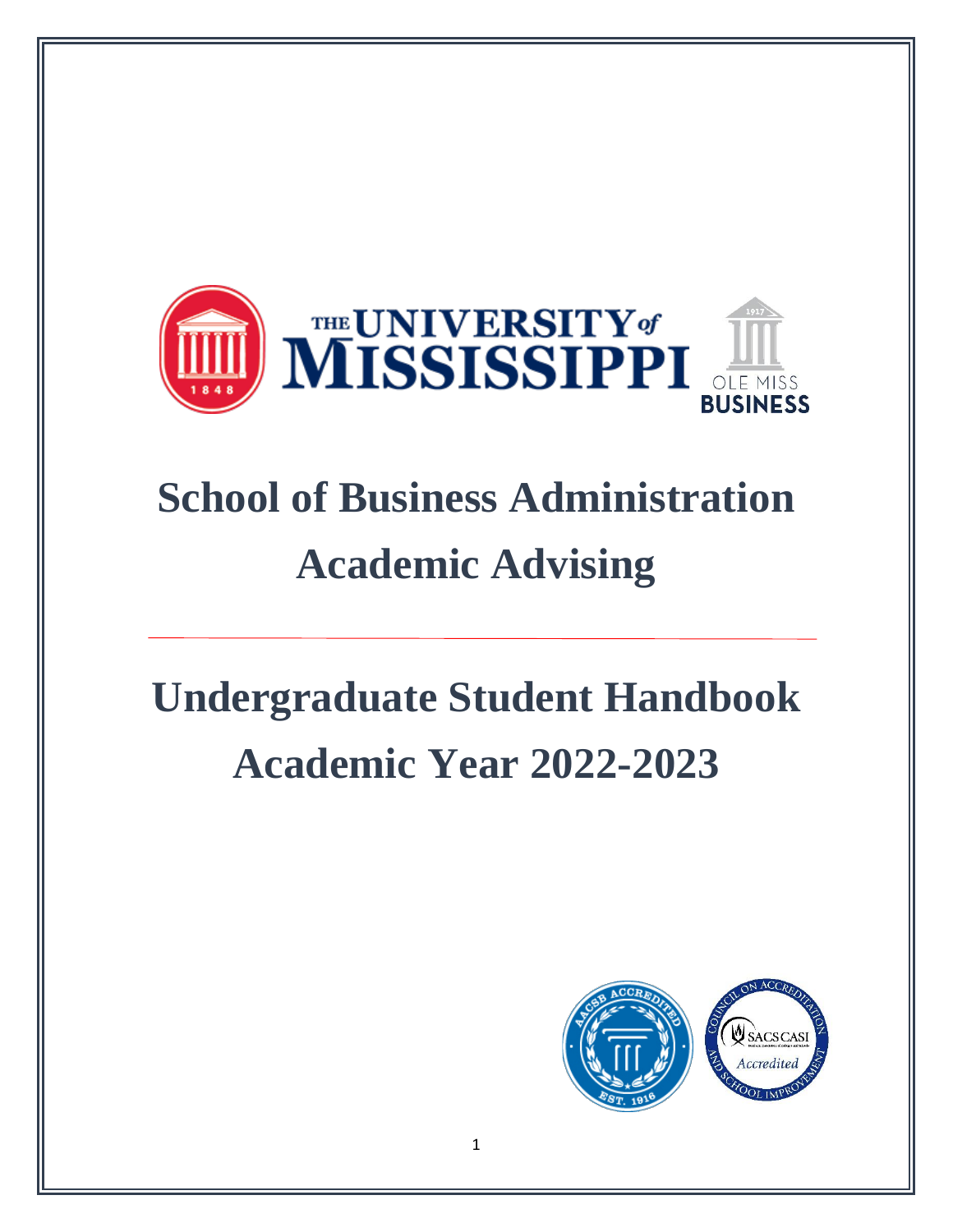### **Dear Ole Miss Business Student,**

Welcome to the University of Mississippi School of Business Administration! We are pleased that you have selected a degree program that is in high demand among recruiters and can prepare you for a lasting career in a variety of professional industries. Throughout your time with us we will continue to uphold our standards of high-quality classroom education, comprehensive professional development services, and holistic, attentive academic advising. We also offer the opportunity for students to join business student organizations; some of which are generalist, and others are more focused on particular majors and industries. These student organizations are a way for students to engage in guest speaker sessions, networking events, conference travel, more personal working relationships with School of Business faculty, and to hone leadership skills through officer positions. Whether your career goal is to be a part of the executive leadership team of a Fortune 500 company, to start and lead your own business or non-profit organization, or to pair business with another specialty for work in a "nonbusiness" industry such as nursing or the arts, our portfolio of educational, as well as personal and skills development opportunities, can move you further down that path. Hotty Toddy!

Sincerely,

Danielle Ammeter, Assistant Dean Beth Whittington, Assistant to the Dean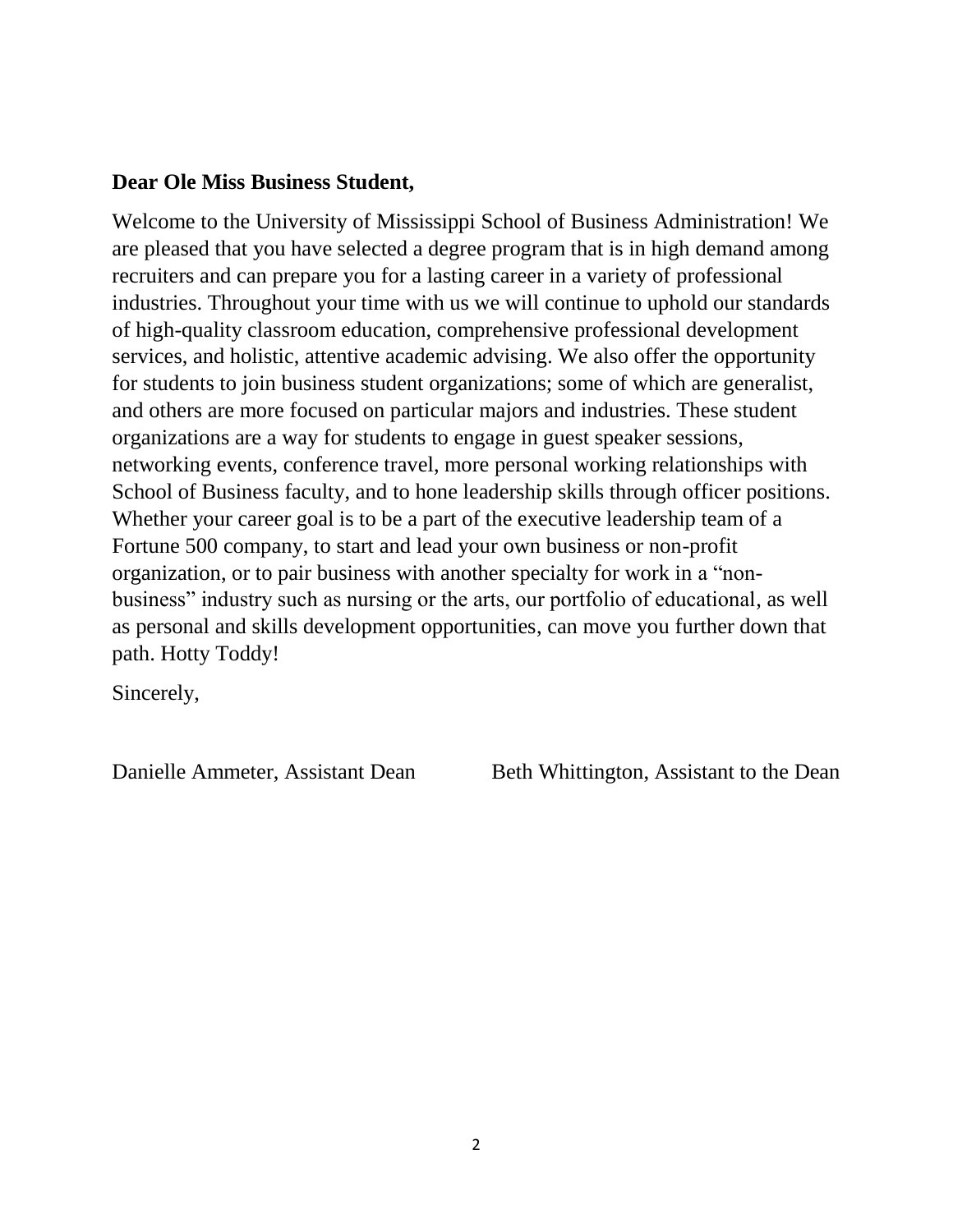## **Table of Contents**

- p. 4 School of Business Administration (SOBA) Leadership Team
- p. 5 SOBA Mission & Accreditation
- pp.6-7 Academic Integrity & Conduct
- pp 8-9 Academic Regulations: Course Registration, Drop-Add, Prerequisites
- p. 10 Course Load, Late Course Withdrawal, University Withdrawal
- p. 11 Class Attendance Policy, Grading Scale, Grade Points & GPA
- p. 12 Grade Changes, Grade Appeals
- p. 13 Course Repeats, Grade Forgiveness Policy
- p. 14 Academic Standing
- p. 15 University Degree Requirements
- p. 16 Declare a Major, Dual Major & Degrees
- p. 17 Honors Categories
- pp. 18-19 SOBA Advising: Vision, Mission, Values, Staff, Contact Information, Office Hours
- p. 19 Advising Defined, Advising Communications Policy
- p. 20 Pre-Advising System, Transfer Credit, iStudy
- pp. 21-22 Residency Requirements, GPA Categories & Requirements
- p. 22 Typical Freshman and Sophomore Business Curriculum
- p. 23 Declaring a Major, Majors and Minors
- p. 24 Study USA, Study Abroad, Scholarships
- p. 25 Freshman to Senior Year Flowchart
- pp. 26-27 Business Student Organizations
- pp. 28-29 Professional Development (Internship & Job)
- p. 30-31 Degree Application, Graduation Requirements, & Commencement
- pp. 31 Important Dates
- p. 32 UM Contacts & Resources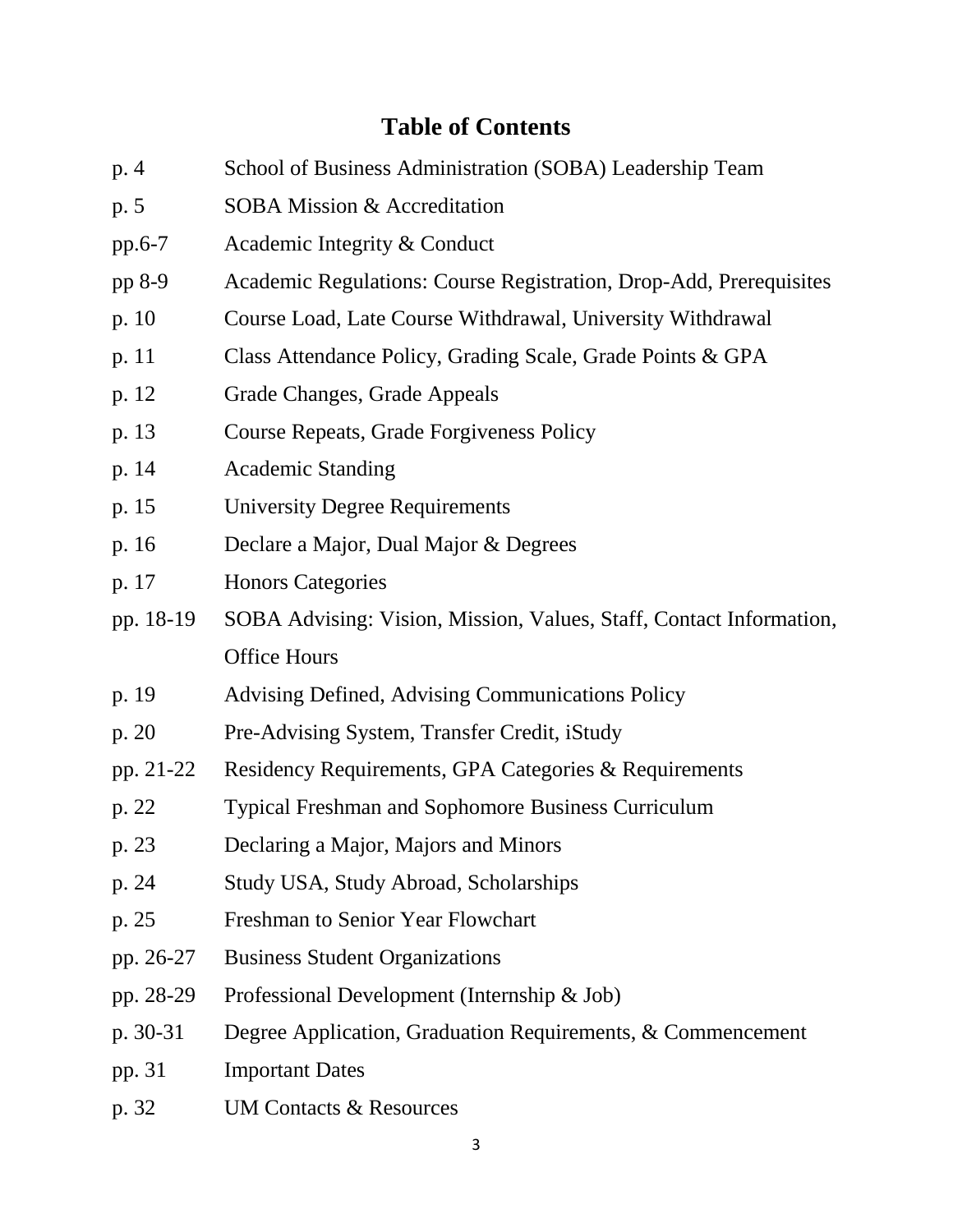## **Dr. Ken Cyree, Dean**

Frank R. Day/Mississippi Bankers Association Chair of Banking Professor of Finance

## **Dr. Paul Johnson, Associate Dean**

Thomas W. Colbert Lecturer in Entrepreneurship; Associate Professor of Finance

**Dr. Danielle Ammeter, Assistant Dean for Undergraduate Programs** Instructional Associate Professor of Management

## **Dr. Rich Gentry, Interim Chair, Department of Management**

Founders Chair of Entrepreneurship; Co-Director of the Center for Innovation and Entrepreneurship; Associate Professor of Management

## **Dr. Bonnie Van Ness, Chair, Department of Finance**

Holder of Otho Smith Professorship in Finance

#### **Dr. Barry Babin, Chair, Department of Marketing** Morris Lewis Professor of Marketing

## **Dr. Brian Reithel, Interim Chair, Department of Management Information**

**Systems**

Professor of MIS

## **Ms. Beth Whittington, Assistant to the Dean for Undergraduate Programs**

Directory of contact information found here: <https://business.olemiss.edu/faculty-staff/>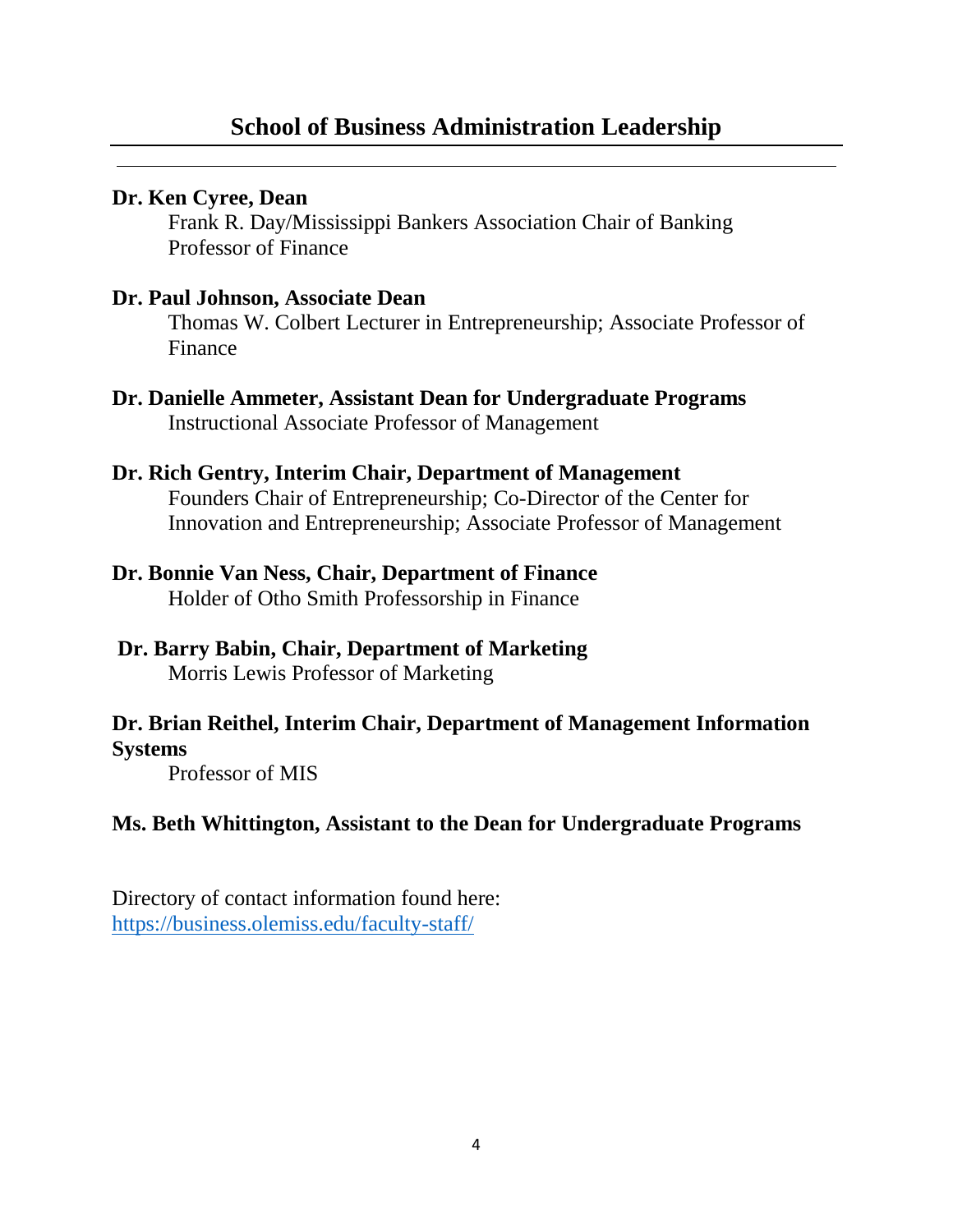## **School of Business Administration Mission & Accreditation**

**\_\_\_\_\_\_\_\_\_\_\_\_\_\_\_\_\_\_\_\_\_\_\_\_\_\_\_\_\_\_\_\_\_\_\_\_\_\_\_\_\_\_\_\_\_\_\_\_\_\_\_\_\_\_\_\_\_\_\_\_\_\_\_\_\_\_**

#### **Mission**

Our mission is to improve business and society by inspiring students, business and community leaders through advancing business knowledge and capabilities.

#### **Vision**

Our vision is to cultivate innovative and effective leaders through transformational educational opportunities that foster business knowledge acquisition, a strong work ethic, and collaboration skills to improve Mississippi, the region, and the world.

#### **Accreditations**

#### **AACSB International (Association to Advance Collegiate Schools of Business)**

#### <http://www.aacsb.edu/>

We are fully accredited by AACSB, the most recognized and valued global accrediting body for schools of business and accounting. We meet rigorous standards in management of resources, faculty/instructor qualification, curricular excellence, and engagement, innovation and impact for all stakeholders (e.g., students, alumni, recruiters, University, community, state of MS).

#### **SACS (Southern Association of Colleges and Schools)**

#### <http://www.sacs.org/>

SACS is a regional accreditation and we participate with the University as a whole to maintain full accreditation. SACS accreditation focuses on curricular excellence, student achievement, and programmatic goals and improvement.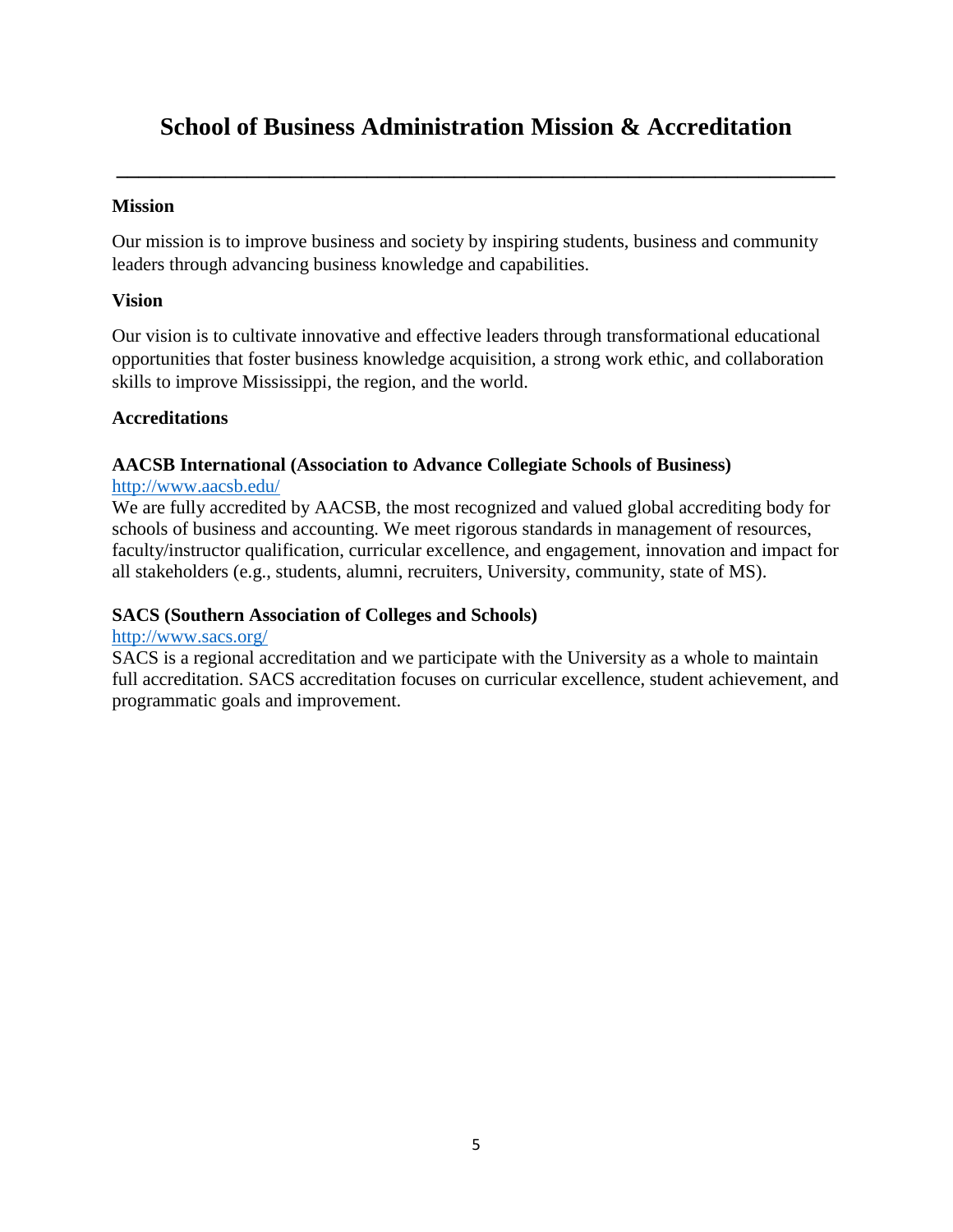## **Academic Integrity & Conduct**

**\_\_\_\_\_\_\_\_\_\_\_\_\_\_\_\_\_\_\_\_\_\_\_\_\_\_\_\_\_\_\_\_\_\_\_\_\_\_\_\_\_\_\_\_\_\_\_\_\_\_\_\_\_\_\_\_\_\_\_\_\_\_\_\_\_\_**

#### **Statement of Academic Integrity**

The School of Business Administration upholds honor and academic integrity in all of its teaching, research, and service activities. All business faculty, staff, and students are charged with the responsibility to behave with personal integrity and to refrain from dishonorable conduct.

#### **University Creed**

The University of Mississippi is a community of learning dedicated to nurturing excellence in intellectual inquiry and personal character in an open and diverse environment.

As a voluntary member of this community:

- I believe in respect for the dignity of each person
- I believe in fairness and civility
- I believe in personal and professional integrity
- I believe in academic honesty
- I believe in academic freedom
- I believe in good stewardship of our resources
- I pledge to uphold these values and encourage others to follow my example

#### **UM School of Business Code of Ethics**

The School of Business Administration at the University of Mississippi seeks to promote the highest level of ethical standards among its graduates. Pursuant to that end, graduates are expected to follow the norms and standards established by their individual professional organizations in terms of their responsibility toward all stakeholders such as customers, employees, investors, suppliers, channel members, regulators and society as a whole. Accordingly, they are obligated to familiarize themselves with the professional standards of their particular discipline. The following code of ethics is, therefore, established as an addition to the standards of each individual's professional organizations.

Graduates of The School of Business Administration, University of Mississippi should:

- Be forthright and truthful in dealings with stakeholders by serving the best interests of all of the organization's stakeholders including society as a whole.
- Serve as a model of ethical decision-making to others, and always set and exemplify the highest standards of ethical behavior.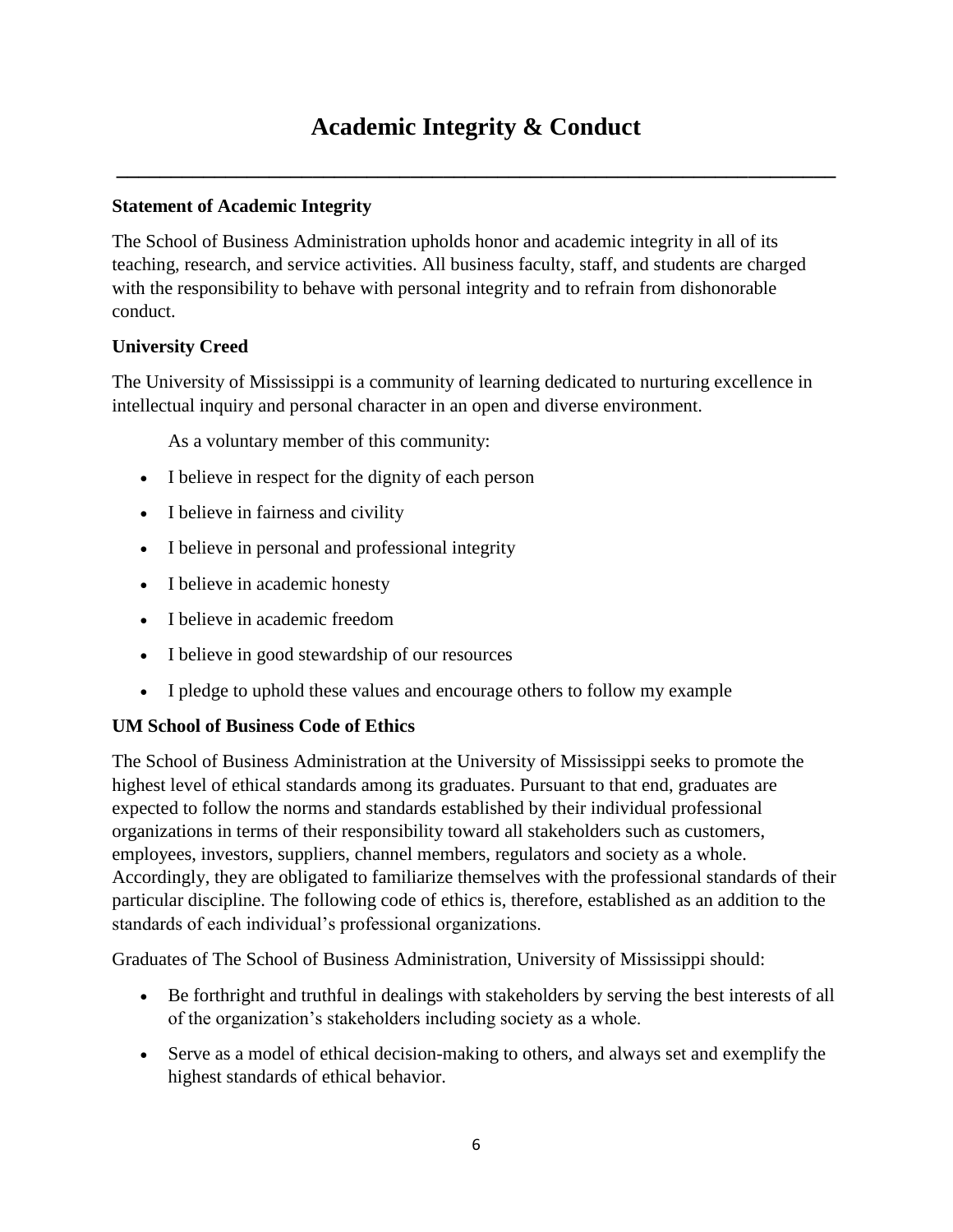- Seek to do no harm, but when they make a mistake, admit it quickly and not try to conceal it.
- Conduct all business in good faith.
- Accept the consequences of their decisions, and take professional responsibility for individual decisions and actions.
- Recognize the basic dignity of all stakeholders by treating others as they would wish to be treated.
- Comply with all the applicable laws and regulations of society and of one's profession.
- Act as society's stewards in facilitating and executing efficient and effective commercial transactions.
- Always execute their professional duties to the best of their capabilities.
- Fulfill their philanthropic and societal responsibilities to stakeholders.

It is important for Graduates of the University of Mississippi, School of Business Administration to adhere to the principles of this code and encourage adherence by others as well.

#### **Standards of Honesty**

The university is conducted on a basis of common honesty. Dishonesty, cheating, or plagiarism, or knowingly furnishing false information to the university are regarded as particularly serious offenses. Disruptive behavior in an academic situation or purposely harming academic facilities also are grounds for academic discipline.

#### **Disciplinary Procedures**

In the College of Liberal Arts and in the Schools of Accountancy, Applied Sciences, Business Administration, Education, and Journalism, faculty members handle cases of academic dishonesty in their classes by recommending an appropriate sanction after discussion with the student. Possible sanctions include: failure on the work in question, retake of an examination, extra work, grade reduction or failure in the course, disciplinary probation, or suspension or expulsion from the university. An appeals process is available to the student. A more complete statement concerning definitions, offenses, penalties, and grievance procedures may be found at <https://secure.olemiss.edu/umpolicyopen/index.jsp> .

The Schools of Law, Pharmacy, and Engineering deal with disciplinary infractions through their student bodies, which maintain Honor Code systems.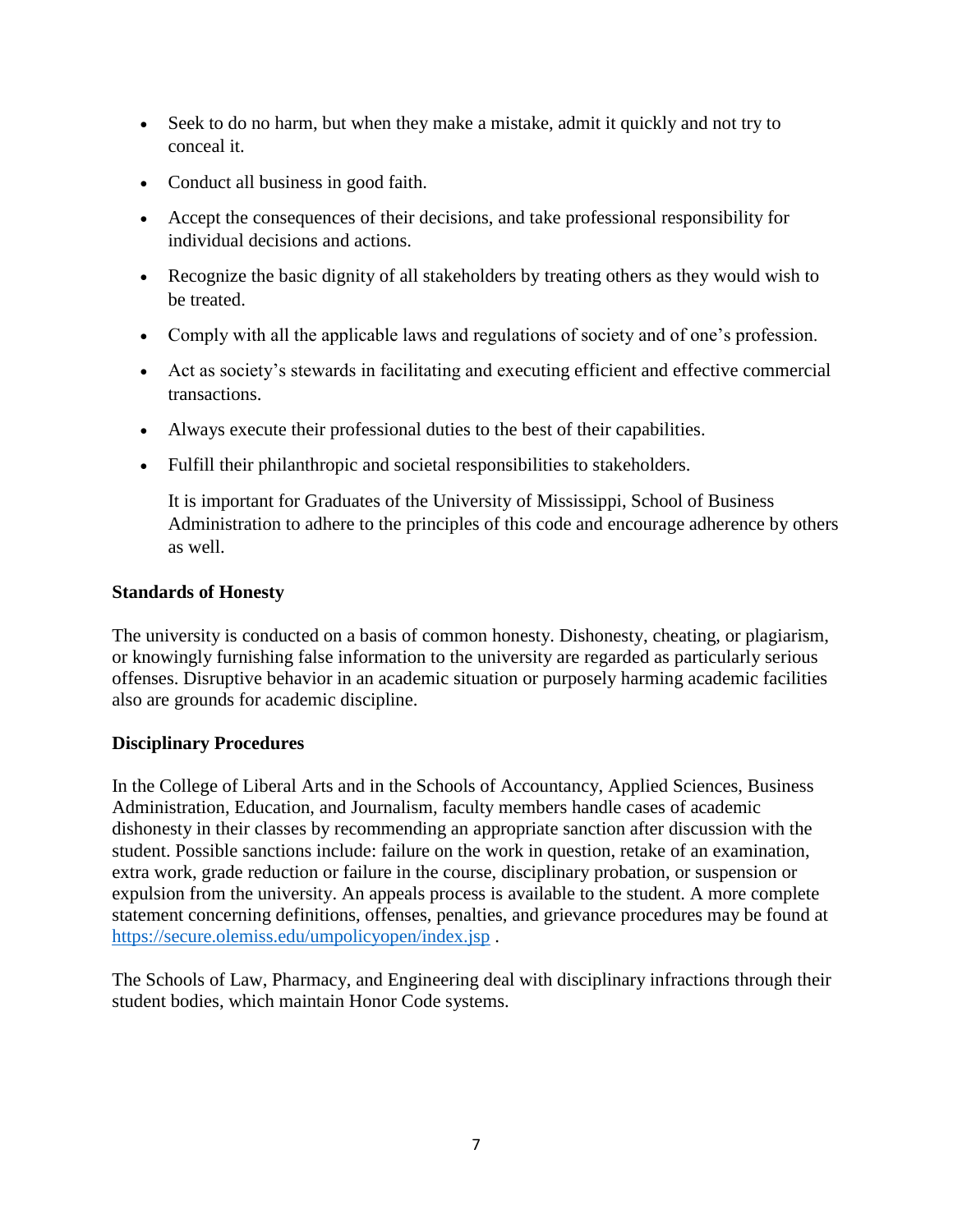## **Reminder of Important University Academic Regulations**

**\_\_\_\_\_\_\_\_\_\_\_\_\_\_\_\_\_\_\_\_\_\_\_\_\_\_\_\_\_\_\_\_\_\_\_\_\_\_\_\_\_\_\_\_\_\_\_\_\_\_\_\_\_\_\_\_\_\_\_\_\_\_\_\_\_\_**

Complete undergraduate academic regulation information, as well as web links to offices such as the Registrar and Bursar, can be found in the many sections of the undergraduate academic catalog. All undergraduate students are expected to thoroughly read the catalog sections that pertain to them. Here we will highlight the general academic information we believe is most pertinent. Assisting undergraduates successfully move through their academic careers is a joint effort between many campus offices (Center for Student Success & First Year Experience, SOBA Advising, Registrar, Bursar, Study Abroad….), and that joint effort involves YOU, the student, to engage and follow up on advice and recommendations.

#### **Undergraduate Catalog:**

Homepage:<http://catalog.olemiss.edu/> Academic Regulations:<http://catalog.olemiss.edu/academics/regulations> School of Business Administration: <http://catalog.olemiss.edu/business> *\*Make sure you view the catalog that applies to the year you began courses.*

#### **Advising and Student Responsibility**

The university provides an academic advising system that encourages each student to consult with an academic advisor prior to each registration period. The advisor's role is to assist the student in making course selections and to approve the student's schedule. The student, however, bears the ultimate responsibility for making appropriate choices when scheduling classes, including schedule changes made during the drop-add period. Although colleges, schools, and departments may monitor the final class schedule of students in their respective programs, the student also bears the ultimate responsibility for meeting all degree requirements. Where there is doubt concerning requirements, authoritative information may be obtained from the School of Business Advising Office (Holman 220).

#### **Course Registration**

Information on how to register for classes is provided within the myOleMiss system.

Continuing students may register online by using their WebID through the myOleMiss portal. Online class schedules for an upcoming semester are available approximately two weeks prior to the beginning of priority registration. To release your advisor hold, you need to submit a proposed schedule via the pre-advising form (see p 20). The time when a student may begin registration varies for different categories of students (e.g., number of completed credit hours, those who complete all teacher evaluations, honors, etc.). Students accept the responsibility for maintaining acceptable grades and for the payment of fees at the time they register.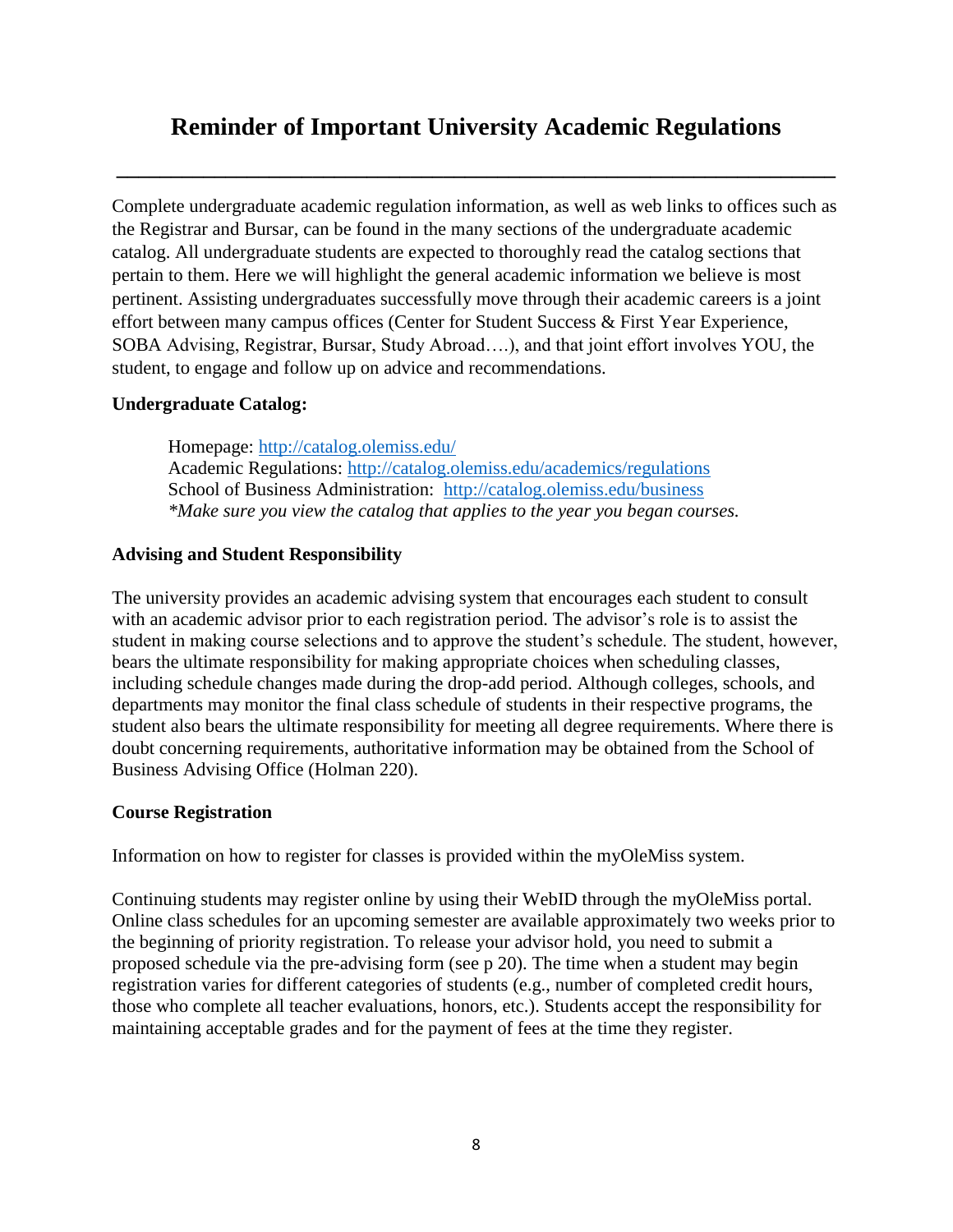#### **Late Registration**

Students who do not register before classes begin have until the last day to register, which is the 10th day of classes of a regular semester, to complete the process. No student will be permitted to register for classes after the last day to register without a serious and compelling reason approved by the dean of the student's school or college. In no case may a student register after the last regular class day in any semester.

#### **Drop-Add Procedures**

Students may add courses, using the myOleMiss portal, through the fifth day in which classes meet during a regular semester. After the fifth day, students must have the approval of the instructor in the course. The School of Business an electronic late add form found on the Registrar's website:<https://registrar.olemiss.edu/late-add-requests/> An email approval from the professor must electronically attached to the form. *You will be added if there is a physical seat available (instructors won't always know this), you meet all pre-requisites, and you have no holds on your account*. After the 10th day of classes (the last day to register), courses may be added only under extraordinary circumstances approved by the Assistant to the Dean, and a small fee will be assessed per added course. In no case may a student add a class after the last regular class day in any semester.

A student may drop any course, using the myOleMiss portal, until the course withdrawal deadline, which is the 35th day in which classes meet during a regular semester. However, after the 10th day of classes a small fee will be assessed per dropped course. No indication of enrollment in a course properly dropped will be shown on any University of Mississippi record.

#### **Prerequisites**

Many courses have prerequisites, which are listed in the Courses of Instruction part of the undergraduate catalog, as well as linked to the particular course in the term-by-term schedule of courses. A student may not take a course unless these prerequisites have been met. Exceptions can only be made in special cases with the prior consent of the instructor, the department chair, and the undergraduate advising office.

In a continuous course sequence (such as Writ 101, 102 or Math 261, 262, 263, 264), the prior courses are prerequisite to the subsequent courses unless otherwise stated. Thus, a student who has failed one semester of a continuous course sequence may not take a subsequent course in that sequence until the failed course has been passed. In the case of modern language sequences (such as Span 101, 102, 201, 202), a student may begin at any level but then must take any subsequent courses in order.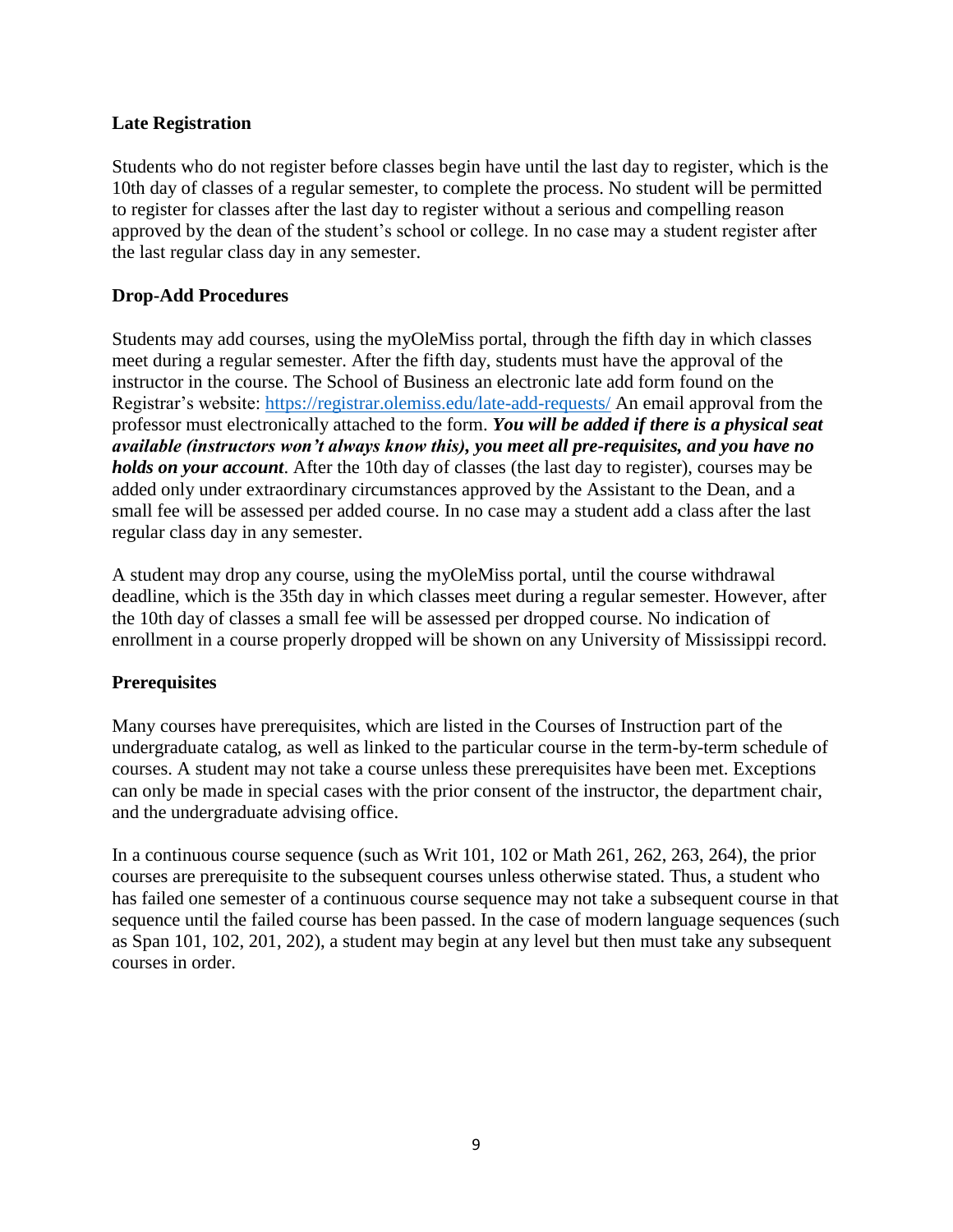#### **Full-time Course Load and Maximum Course Load**

| <b>Registration Period   Full-time Hours</b> |       | <b>Maximum Course Load</b> |
|----------------------------------------------|-------|----------------------------|
| Fall                                         | 12-19 | 21 (fees apply)            |
| Winter Intersession                          |       |                            |
| Spring                                       | 12-19 | 21 (fees apply)            |
| May                                          |       |                            |
| <b>Full Summer</b>                           |       | 14                         |
| <b>First Summer</b>                          |       |                            |
| <b>Second Summer</b>                         |       | 7                          |
| <b>August Intersession</b>                   |       | 4                          |

Full-time enrollment at the undergraduate level and maximum course load are defined in the chart given below:

This definition does not depend on the mode of course delivery or the location of the course. Students are advised not to take more than 19 hours without a compelling reason and a cumulative GPA four-tenths of a point above 2.0 for each extra hour desired (i.e., 19 hours  $= 2.4$ ) GPA; 20 hours = 2.8 GPA; 21 hours = 3.2 GPA). \*\*To register for more than 18 hours, a student must seek permission from the Assistant to the Dean in the undergraduate advising office (Holman 220).

#### **Late Withdrawal from a Course**

After the course withdrawal deadline, a student may drop a course only in cases of extreme and unavoidable emergency as determined by the Assistant Dean and Assistant to the Dean. Unacceptable reasons for late withdrawal include dissatisfaction over an expected grade, not having "been told" by an advisor that the course is difficult, or a change in a student's degree program or major. In no case may a class be dropped after the last regular class day in any semester, session, or term. Courses dropped after the course withdrawal deadline will still appear on the student's official transcript. The W mark will be recorded if the student is passing the course at the time of withdrawal; the F grade will be recorded if the student is failing. NOTE: A late course drop may be approved by the undergraduate advising office, but the instructor could still record an F grade, which will have negative GPA consequences.

#### **Withdrawal from the University (Drop to 0 hours)**

A student who wishes to withdraw from the university (i.e., withdraw from all courses) during the course of a semester, intersession, or summer term can withdraw online at myOleMiss.edu or can provide written notification via fax, mail, or in person to the Office of the Registrar. Appropriate university offices (Student Housing, Financial Aid, Bursar, ID Center, Library, and Academic Dean) will be notified of the withdrawal. Full refunds of tuition and fees (minus a processing fee) are given for withdrawals during the first 10 days of classes of a regular semester (or the third day of classes in a summer semester), and no refunds are given after the 10th day of classes. Students who withdraw must later apply for readmission if not enrolling for the subsequent term.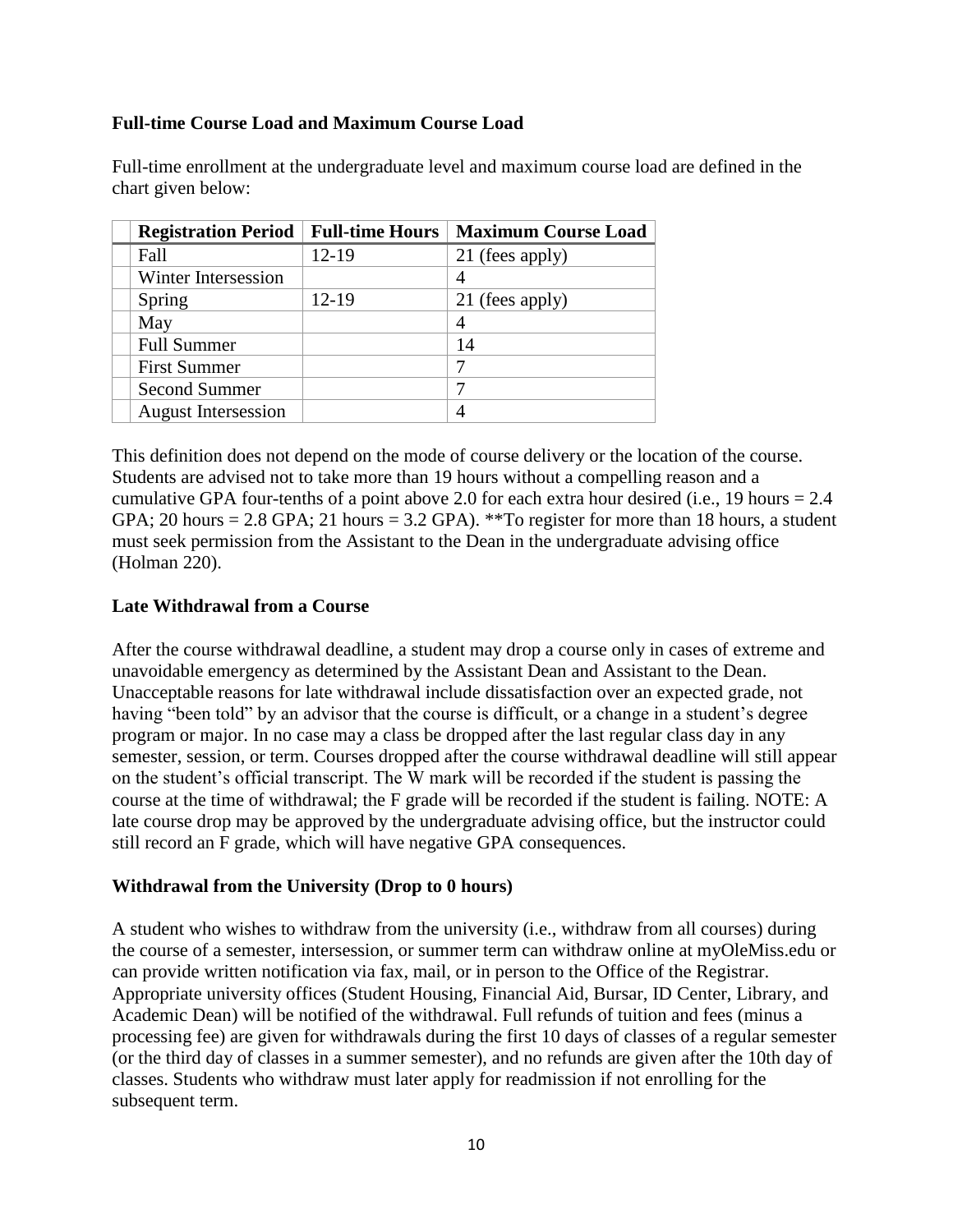*Please refer to the "Academics- Registration" section of the UM Academic Catalog for undergraduates for more details regarding withdrawal from the university. <http://catalog.olemiss.edu/academics/regulations/class-registration>*

#### **Class Attendance**

The philosophy of the institution is that students who attend class learn more than those who do not attend regularly and that grades are a reflection of learning. Instructors are encouraged to take attendance, and **students in the SOBA who do not attend classes for which they are registered during the first week of classes may be automatically dropped**. If you are ill or have an emergency during the first week of class, you must contact all of your instructors in an effort to prevent being dropped.

#### **Grading Scale**

| <b>Passing Grades</b>  | <b>Failing Grade</b> | <b>Other Marks</b> |
|------------------------|----------------------|--------------------|
| A Excellent            | F Failure            | I Incomplete       |
| <b>B</b> Good          |                      | IP In Progress     |
| C Satisfactory         |                      | W Withdrawn        |
| D Lowest passing grade | $\vert$ X Audit      |                    |
| P Pass                 |                      |                    |
| Z Credit granted       |                      |                    |

#### **Grade Points and GPA**

The grade-point average (GPA) is computed by dividing the number of A, A-, B+, B, B-, C+, C, C-, D, F-graded hours attempted at the University of Mississippi into the total number of grade points earned at the university. Grade points per credit hour are assigned as follows:  $A = 4.0$ ;  $A$ - $= 3.7$ ; B + = 3.3; B = 3.0; B - = 2.7; C + = 2.3; C = 2.0; C - = 1.7; D = 1.0; F = 0. For the purpose of certain prerequisites and degree requirements, a B average and C average are defined as a GPA of 3.00 and 2.00, respectively, unless a more specific requirement is indicated. Independent study courses are not included in the semester-based GPA calculation.

A GPA calculator can be found here:<http://www.olemiss.edu/academics/gpacalc.html>

*Please refer to the "Academics- Credits & Grades" section of the UM Academic Catalog for undergraduates for more details regarding individual grades and their meaning. <http://catalog.olemiss.edu/academics/regulations/credit>*

*See page 16 for GPA requirements to declare a major in the SOBA See page 21-22 on SOBA GPA requirements to graduate*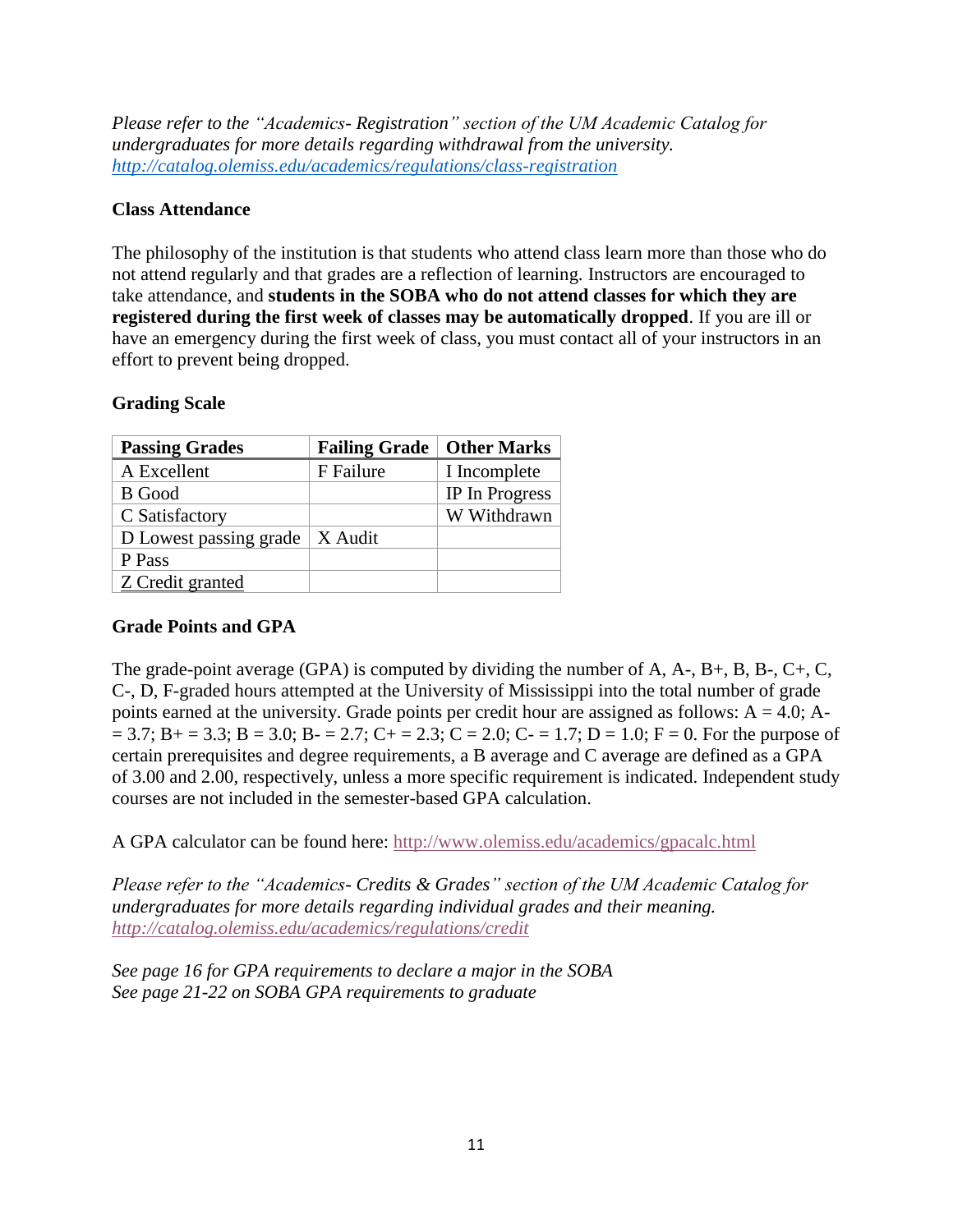#### **Change of Grade**

A course instructor may change a reported grade only if the original grade was incorrectly assigned due to clerical or computational error, or if a student meets the requirements for the removal of an I mark. It is recommended that you challenge a final grade as soon as possible (start with the instructor), to avoid any negative consequences with the Bursar or the Registrar.

#### **Grade Appeals Process**

Undergraduate students at The University of Mississippi have a clearly defined avenue for appealing the assignment of a final course grade that he/she believes was based on prejudice, discrimination, arbitrary or capricious action, or other reasons not related to academic performance. Below are the steps with possible resolution at any stage.

Step 1: Informal consultation with faculty member within 30 days of final grade posting.

- Step 2: Appeal to Department Chair in writing within 7 days following the end of Step 1 The Department Chair has 15 calendar days from receipt of appeal to respond.
- Step 3: Appeal to Dean in writing (copy the Department Chair) within 7 days following the end of the 15 day time period of Step 2.

The Dean activates Grade Appeal function in myOleMiss portal for student, instructor, Department Chair and Dean, with emails to each explaining that they are able to upload the basis of the appeal and supporting documentation.

The Department Chair must upload pertinent material within 5 days of receipt of email The Dean must render a written decision within 15 days of receipt of appeal

- Step 4: Appeal to Academic Appeals Committee to review the case in writing via the myOleMiss portal within 15 days of Dean's decision. Either the student or instructor may appeal. Academic Appeals Committee will review the materials and make a recommendation
- Step 5: Vice Chancellor for Academic Affairs will review the recommendation and render a final decision.

A final grade is the instructor's evaluation of the student's work and achievement throughout a semester's participation in a course. Factors upon which the final grade may be based include: attendance; recitation and class participation; written, oral, and online quizzes; reports; papers; examinations; and other class activities. There is a presumption that the instructor who has conducted the course is professionally competent to judge the student's work, and in the absence of convincing evidence to the contrary, has evaluated it fairly. In all cases, the complaining student shall have the burden of proof with regard to all allegations in his/her complaint and in his/her request for review or hearing

You may review the entire policy and procedure at: <http://catalog.olemiss.edu/academics/regulations/grade-appeal-policy>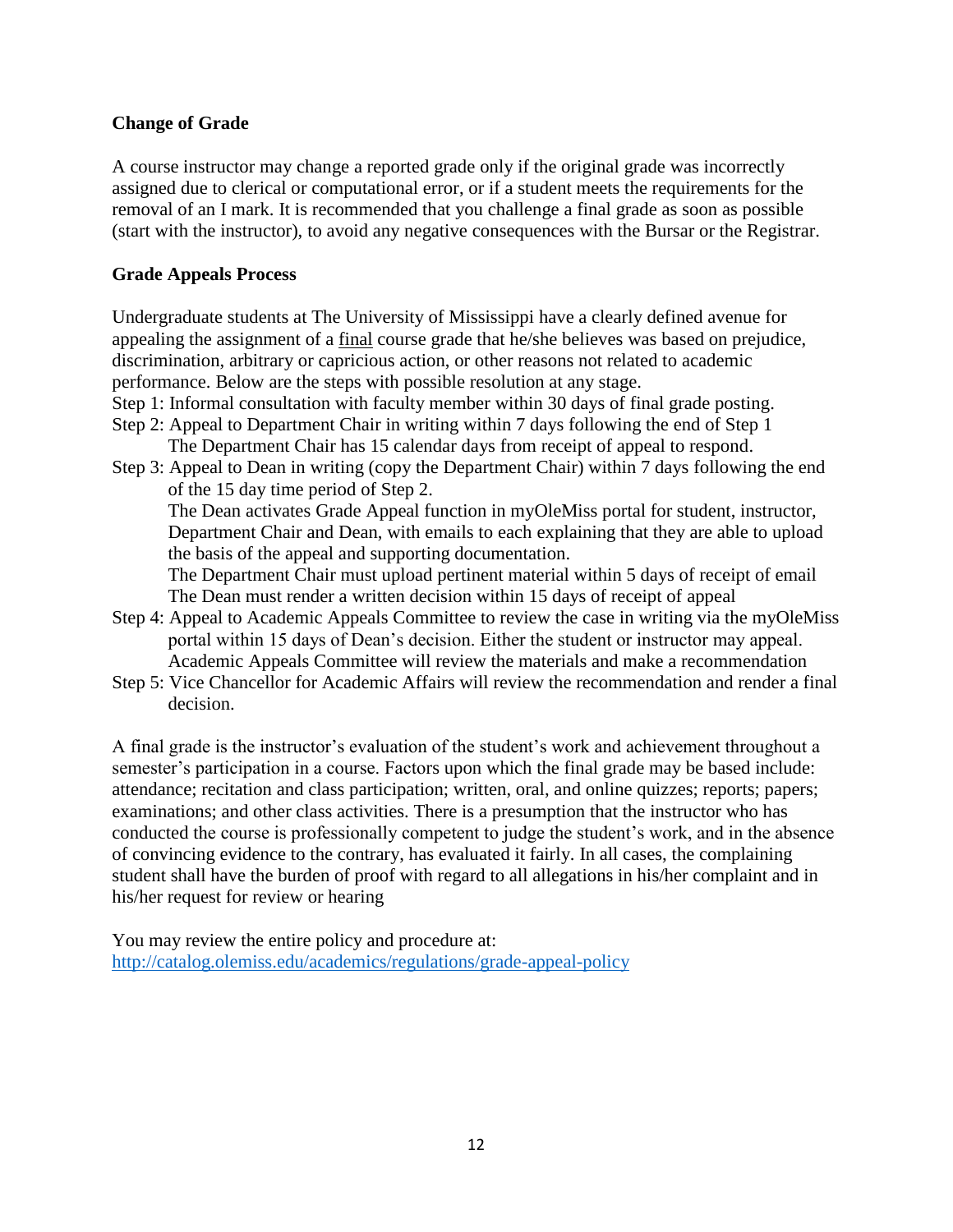#### **Repeating a Course**

With the exception of courses that are specifically indicated to be repeatable for credit, students may repeat courses taken at the university according to the following requirements:

- The first or prior courses must have been completed with a grade of B-,  $C_{+}$ ,  $C_{-}$ ,  $D_{+}$ ,  $F_{+}$ , Z or P:
- A course with an Incomplete grade cannot be repeated;
- A lower-division course may be repeated twice (e.g., three attempts) and an upperdivision or graduate course may be repeated once; exceptions to these numbers of attempts must be approved by the chair of the department controlling the course;
- Letter grades for all attempts will appear on the student's permanent academic record and will be calculated into the student's cumulative GPA (unless the Forgiveness Policy is invoked for the course);
- Credit toward a degree will be granted only once;
- If a student passes a course at the university and then fails the course on a repeated attempt, the passing attempt will apply to degree requirements.

#### **The Grade Forgiveness Policy**

An undergraduate student may improve his or her overall GPA by invoking forgiveness or exclusion on a maximum of four courses (not to exceed 14 credit hours) in which the student received a grade of C-, D or F and requesting that the original grade be excluded from the GPA calculation. If the course has been repeated, the repeat must be in the same course and must be taken at The University of Mississippi in fall 1992 or later. Under the forgiveness policy, a maximum of two courses (not to exceed 7 hours) in which the student received a grade of C-, D or F may be excluded from the student's GPA calculation without repeating the course. The student must file a Petition to Invoke Grade Forgiveness Policy with the registrar, stating which courses are to be forgiven or excluded. Once the student has declared one or more courses, different courses cannot be substituted at a later date. The forgiveness policy cannot be used to remove grades given for reasons of academic discipline. Forgiveness of a course grade will not change notations concerning academic standing or honors in the student's official record for the semester containing the forgiven course. Although original grades will remain on the student's permanent record, the forgiven or excluded grades will not be used to determine credit towards a degree and GPA. The original course will be recorded with both the grade earned and the symbol R to denote that it has been removed from the student's GPA calculation either because it was repeated or excluded. The recalculated GPA will be used for determining graduation honors.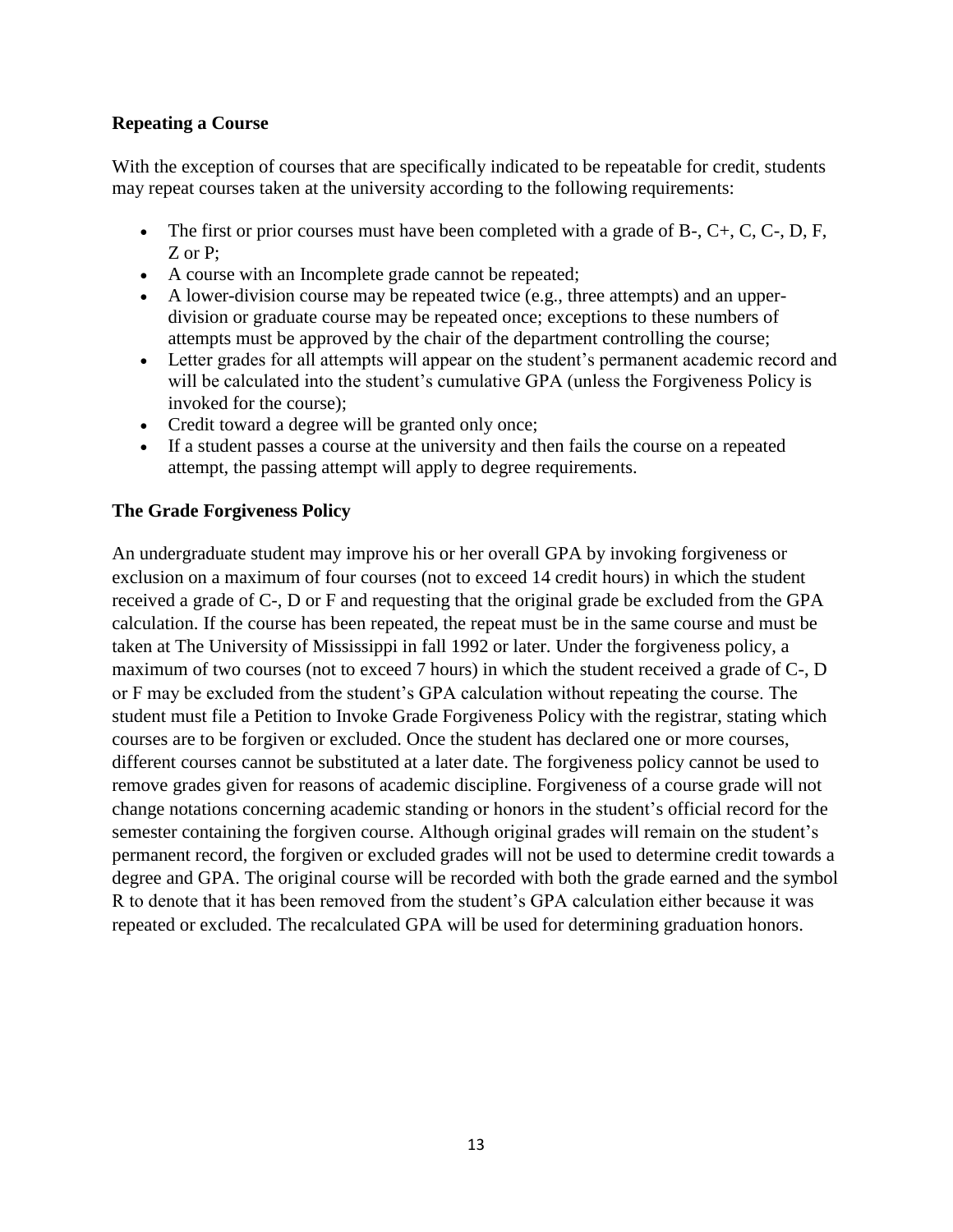#### **Academic Standing**

There are four different categories of academic standing based on a student's academic performance: Good standing, academic probation, academic suspension, or academic dismissal. Probation, suspension, and dismissal become effective at the end of the semester in which the student fails to attain the GPA specified in the rules in the UM Academic Catalog. Although the student will usually receive official notification of such action, notification is not a prerequisite to the student's being placed on probation, suspended, or dismissed. **It is the student's responsibility to ascertain his or her academic status prior to the beginning of each semester.**

#### **Good Academic Standing**

A student will be in good standing, and continue in good standing, when his or her cumulative GPA is 2.00 or higher.

*Please refer to the "Academics- Academic Standing" section of the UM Academic Catalog for undergraduates for more details regarding academic standing BELOW "good standing", and the consequences affiliated with those categories. <http://catalog.olemiss.edu/academics/regulations/standing>*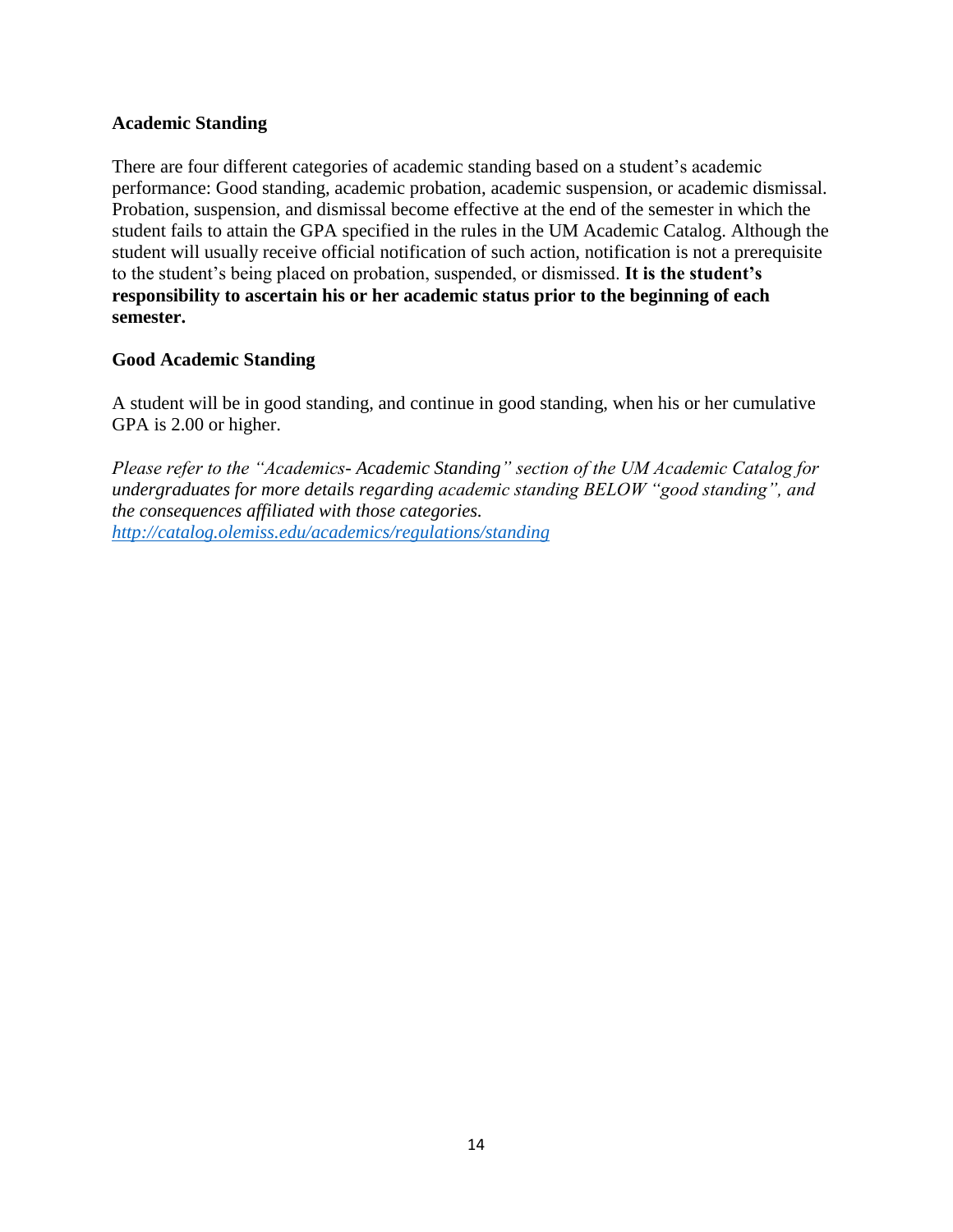**\_\_\_\_\_\_\_\_\_\_\_\_\_\_\_\_\_\_\_\_\_\_\_\_\_\_\_\_\_\_\_\_\_\_\_\_\_\_\_\_\_\_\_\_\_\_\_\_\_\_\_\_\_\_\_\_\_\_\_\_\_\_\_\_\_\_**

#### **Business Core Curriculum**

The core curriculum is a set of 30 hours of course work taken by students. The core includes the following courses required for all entering B.B.A. freshman students: 6 hours of English composition (Honors students may satisfy English composition requirements by taking Hon 101 and 102), 6 hours of mathematics; 6-8 hours of lab science; 3 hours of humanities; 3 hours of fine arts; 3 hours of humanities or fine arts; and 6 hours of social or behavioral science courses.

The purpose of the core curriculum, along with course work in the major, electives, and cocurricular learning experiences, is to provide a general education experience for students to enable them to:

- 1. Study the principal domains of knowledge and their methods of inquiry;
- 2. Integrate knowledge from diverse disciplines;
- 3. Analyze, synthesize, and evaluate complex and challenging material that stimulates intellectual curiosity, reflection, and capacity for lifelong learning;
- 4. Communicate qualitative, quantitative, and technological concepts by effective written, oral, numerical, and graphical means;
- 5. Work individually and collaboratively on projects that require the application of knowledge and skill;
- 6. Understand a variety of world cultures as well as the richness and complexity of American society; and
- 7. Realize that knowledge and ability carry with them a responsibility for their constructive and ethical use in society.

#### **Intended General Education Student Learning Outcomes:**

Upon completing the core curriculum, along with certain courses within the program/major and co-curricular learning experiences, University of Mississippi baccalaureate-seeking students should demonstrate the following general education competencies:

- Mathematical reasoning
- Written and oral communication
- Analytical reasoning/critical thinking (evaluation and analysis of complex material and sources of information)
- Ethical reasoning/responsibility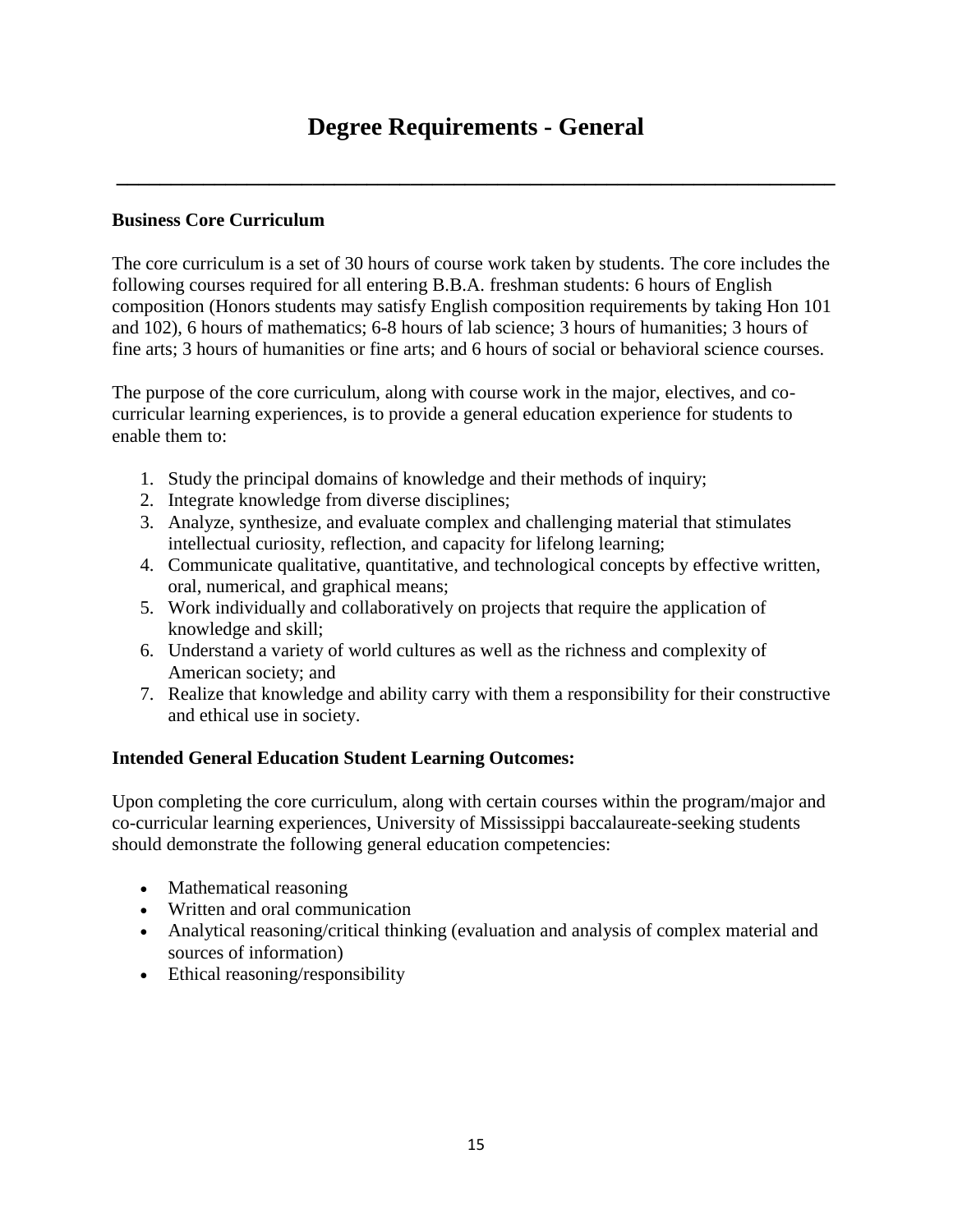#### **Declaring a Major**

When entering the university, all students who intend to pursue a B.B.A. degree will be admitted to the university as a "general business" major. In order to progress and have their status changed to a specific major within the School of Business, students will need to meet the following requirements:

You will be eligible to declare a specialty major **after** you have completed all Freshman general education level classes, plus Accounting I (ACCY 201), Principles of Microeconomics (ECON 202) or Principles of Macroeconomics (ECON 203) , and either Legal Environment of Business (BUS 250) or Business Communications (BUS 271). For specialty majors (e.g. Marketing, Management, Management Information Systems, or Finance), the GPA on these 36 hours must be a 2.25 or higher. Students who do not meet this requirement will remain in "General Business".

Required coursework may be completed at the University of Mississippi or another school offering equivalent coursework. If you plan to transfer classes while attending UM, you should have them pre-approved by the School of Business Advising Office in Holman 220.

Students who have completed at least 12 hours at the university and who wish to switch majors (outside the School of Business) must have at least a 2.0 overall GPA (resident GPA) and must have at least a 2.0 GPA on all work attempted at other institutions.

Students may declare their major using the online form found here: <https://business.olemiss.edu/programs/bba/changemajor.html>

#### **Dual Major and Second Bachelor's Degree**

A student may receive a single bachelor's degree with more than one major. For example, a student may receive a B.B.A. degree in the School of Business Administration with a double or triple major. Regardless of whether the requirements for the two majors are completed simultaneously or in succession, the university is authorized to award a single degree (B.B.A.) and diploma in such cases. However, the transcript will show all majors.

A student may receive a second bachelor's degree of a different degree type (e.g., the first degree being a B.B.A. and the second being a B.S.) by completing at least 30 additional semester hours in residence from the university with a minimum 2.00 GPA for these additional hours. All requirements for the second degree must be completed, including courses required for the major and general education courses that may be different from those for the first degree program. As an example, if the first degree requires 124 hours, a student must complete an additional 30 hours (154 hours total and including all specific course requirements for both programs) to be awarded a second, different bachelor's degree. If the two degrees are awarded by the same school/college, then there may be additional rules imposed by that school/college. Two diplomas are awarded in this case, whether or not the requirements for the degrees are met simultaneously or in succession.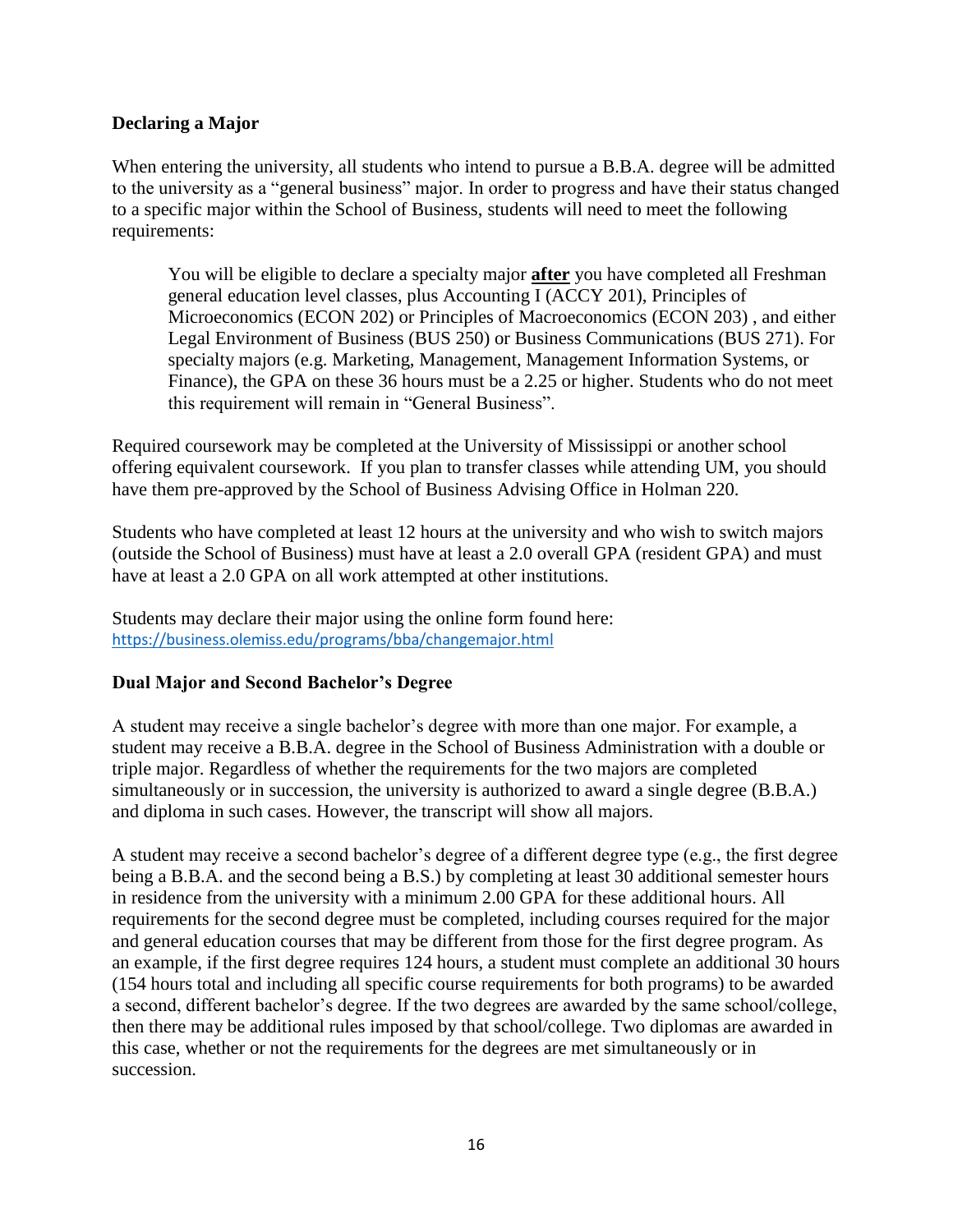All students who are pursuing double or triple majors are advised to meet regularly with their advisor(s) to be sure they stay on track and graduate in the desired period of time.

#### **Honors**

*Please refer to the "Academics - Honors" section of the UM Academic Catalog for undergraduates for more details regarding the graduation honors categories. <http://catalog.olemiss.edu/academics/regulations/honors>*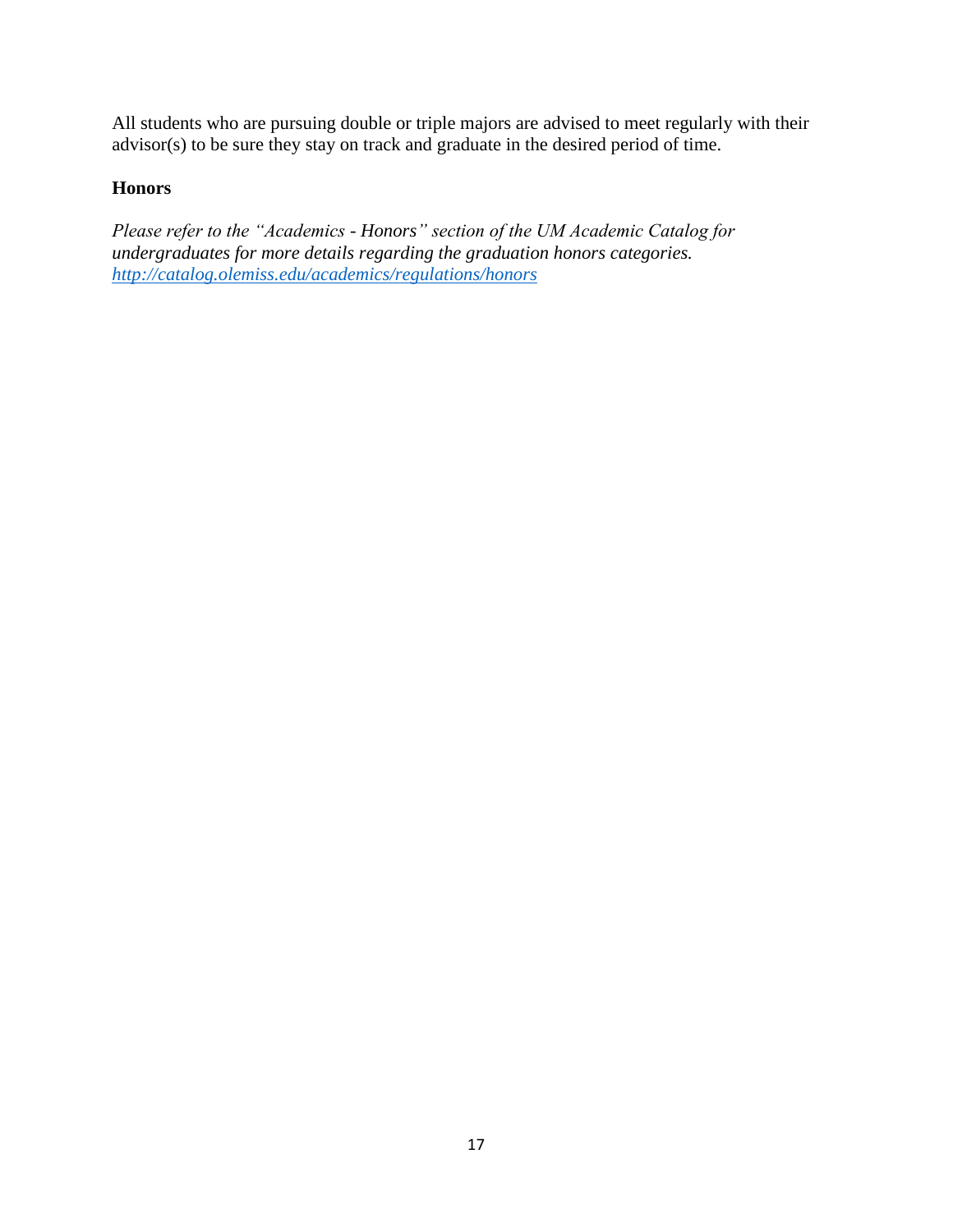## **School of Business Administration Advising Office \_\_\_\_\_\_\_\_\_\_\_\_\_\_\_\_\_\_\_\_\_\_\_\_\_\_\_\_\_\_\_\_\_\_\_\_\_\_\_\_\_\_\_\_\_\_\_\_\_\_\_\_\_\_\_\_\_\_**

## **Vision**

Engaging and empowering students to own their educational careers through excellence in academic advising, resulting in graduates who achieve their academic goals and become successful members of society.

## **Mission**

We are a student-centered office that helps students meet their academic goals by:

- Collaborating with students
- Providing the necessary tools for informed decision making
- Developing clear and realistic education plans through accurate advising

#### **Values**

- 1. Respect
- 2. Inclusivity
- 3. Commitment
- 4. Empowerment
- 5. Caring
- 6. Integrity
- 7. Professionalism

## **Undergraduate Student Services Advising Team & Staff**

<http://www.olemissbusiness.com/current/undergraduate/advising/Policies.html>

- Ms. Beth Whittington, Assistant to the Dean
	- Leads office, special approvals, policy creation & enforcement
- Ms. Elisabeth Alexander, Program Coordinator
	- Assists with orientation planning, class registration, course scheduling
- Ms. Kenya Thigpen, Program Assistant
	- Welcomes students, answers general questions
- Ms. Melanie Hall, Academic Counselor II
	- Advising, manages Advising System, degree certification
- Ms. Kim Phillips, Academic Counselor
	- Advising, supervision of Chief Emissary Officers student group (CEO's)
- Mr. John Forester, Academic Counselor
	- Advising, degree certification
- Dr. Lauren Rowlett, Academic Counselor
	- Advising
- Ms. Candie Roberts, Academic Counselor
	- Advising DeSoto Campus students
- Mr. Krandale Cager
	- Advising Tupelo and Booneville students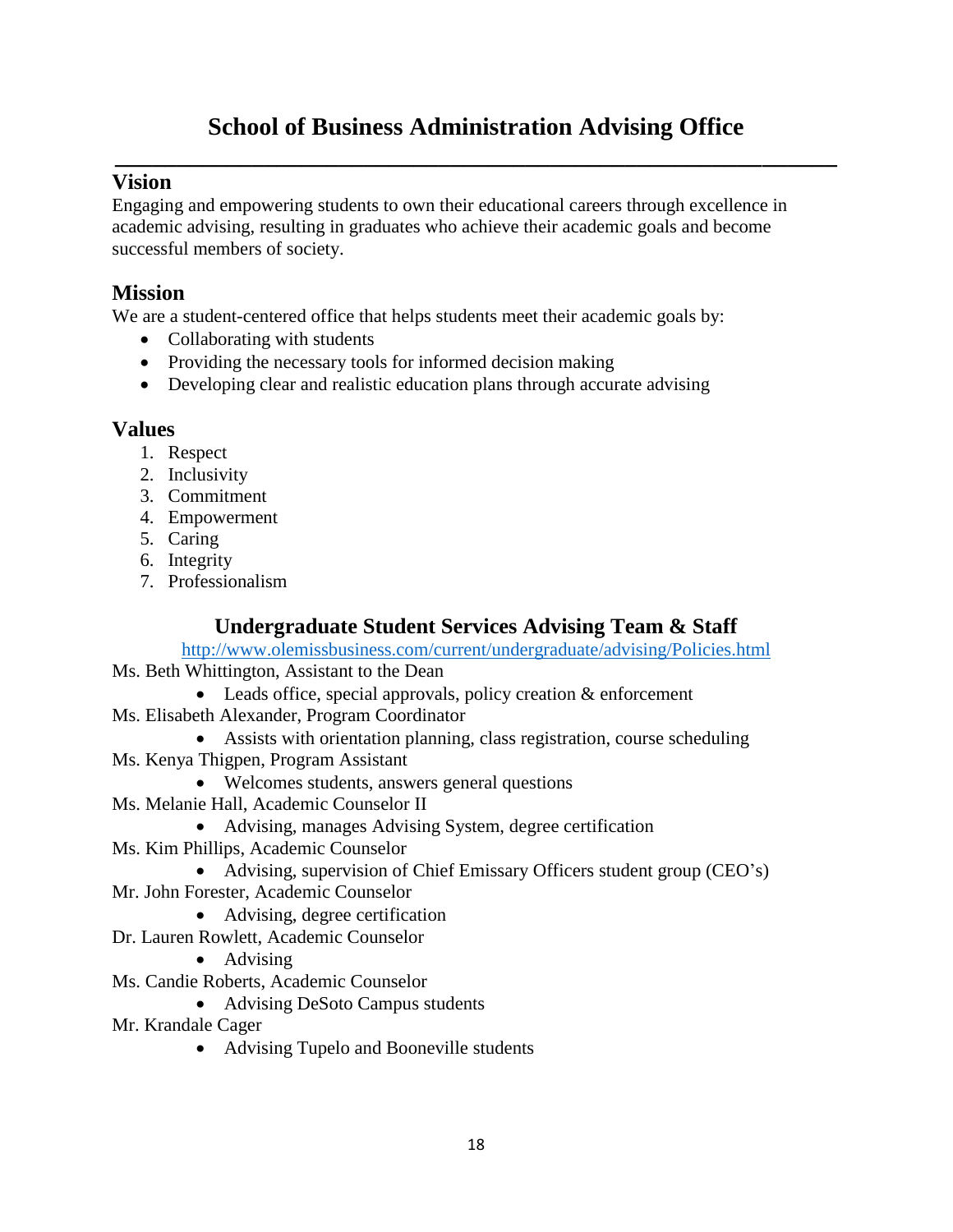#### **School of Business Advising Office**

Homepage:<http://www.olemissbusiness.com/current/undergraduate/advising/> 220 Holman Hall University of Mississippi University, MS 38677 Telephone: 662-915-5820, option 1 Fax: 662-915-1406 E-mail: [advising@bus.olemiss.edu](mailto:advising@bus.olemiss.edu)

#### **Advising Office Hours:**

Our office is open Monday through Friday from 8:00 a.m. until 5:00 p.m. We advise students between 8:30 AM and 4:00 PM Monday through Friday. Students may make an appointment (must submit pre-advising form first), or may walk in for advising as long as we are not in a preregistration period. During pre-registration we advise students by appointment only and our schedules are full. Summer advising is by walk-in or appointment. Appointments are available both in-person and virtually.

In general, pre-registration periods are:

Mid-September  $\rightarrow$  Mid-November

Mid-February  $\rightarrow$  Mid-April

#### **Academic Advising**

The School of Business Administration's Advising Office in room 220 Holman Hall provides academic advising for sophomore-senior business majors. First-year freshmen business students are assigned to an advisor in the Center for Student Success and First Year Experience, which is located in Martindale, Suite P. Advising is a team effort and, in order to be successful on your path to graduation, we would like for you, the student, to be an active part of that team. We believe in respect and privacy in the advising process, and we consistently strive to provide a "safe space" where students feel comfortable asking any and all questions that come to mind.

*Beware of "street advising"!* Though it is tempting to get a quick answer to your question by asking a friend or classmate, this can lead to big trouble! Please direct all questions to the School of Business advising team. If your question is small and does not require a full advising appointment, you can email [\(advising@bus.olemiss.edu\)](mailto:advising@bus.olemiss.edu), call (662-915-5820), or stop into Holman 220 to ask a question at the front desk.

#### **Communications Policy**

The School of Business Administration sends important announcements about advising, graduation, available scholarships, speakers, etc. via a student's UM Gmail account (" $@g\circ"$ address). It is the responsibility of the student to maintain the email account and check it daily.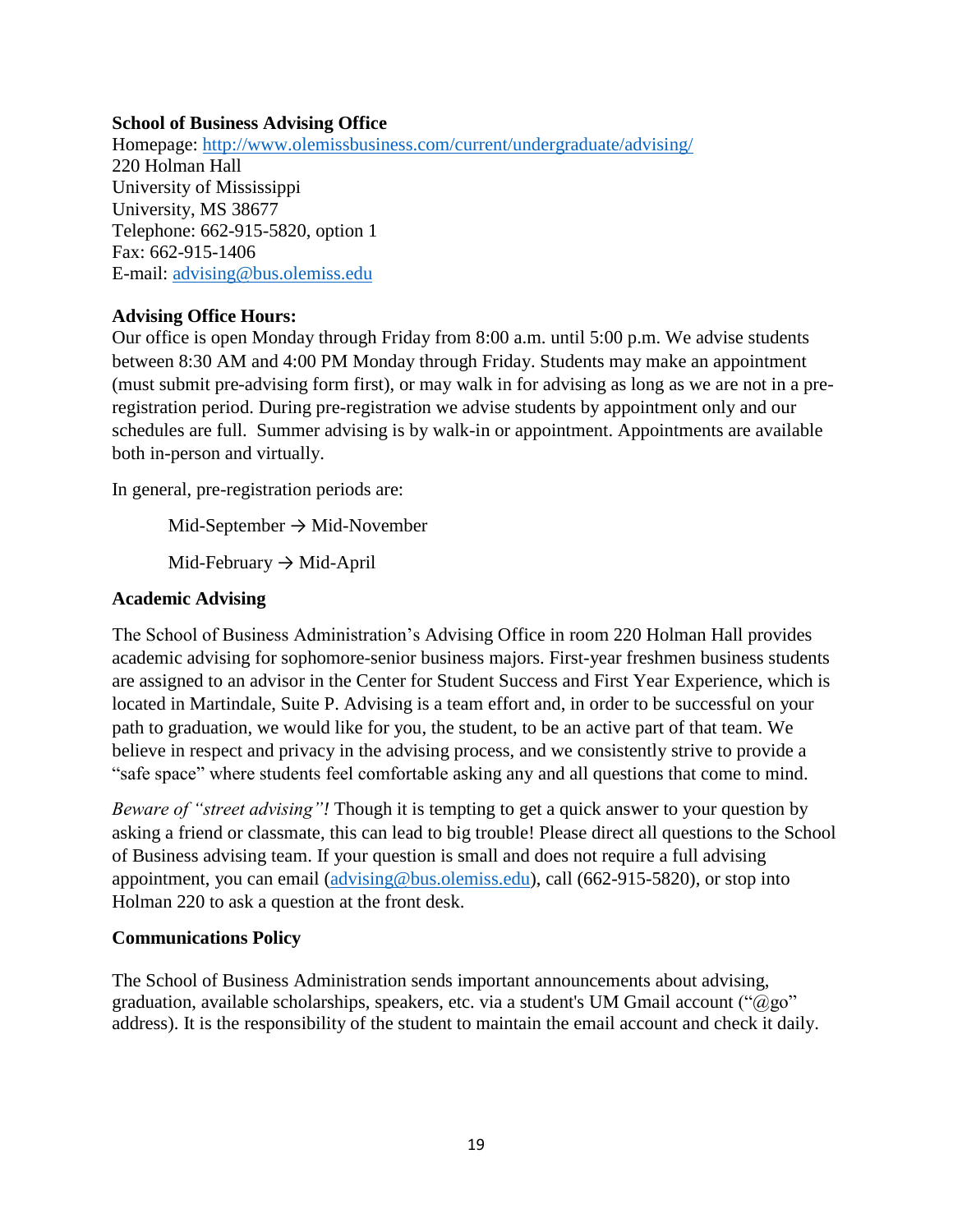#### **Pre-Advising Form**

To ensure that every student's coursework is reviewed twice per year, and to efficiently remove advisor holds for all continuing business students, we require students to use a pre-advising form for basic course approval prior to course registration activity. **The Pre-advising form is not intended to be a replacement for in-person advising.** Students are encouraged to seek inperson advice whenever they feel it is necessary. But, keep in mind, it can take several days to get an appointment during pre-registration periods…plan ahead and make your appointment early!

In advance of pre-registration, all business students must submit a proposed course selection through the pre-advising form. You will be notified by email and text if your course selection is approved or if an advising appointment is necessary. Please remember that this is not an automated process and does require advisors to review your submission; your submission is processed in the order that it was submitted – so, if you submit a new schedule before your first one is reviewed, the new schedule will be placed at the end of the queue.

#### **Transfer Credit**

University of Mississippi business students may take courses at other institutions. However, in order to guarantee that the credit will transfer and apply to your degree program, we ask you to review our rules and regulations and complete the "Permission to Transfer Credit" form: <https://business.olemiss.edu/students/academic-advising/forms/>

Prior approval protects you by determining if and how credits earned elsewhere may satisfy degree requirements. Students who do not receive prior approval risk not being awarded transfer credit if the courses do not equate to UM courses, do not satisfy degree requirements, are not accredited with SACS-COC or professional accrediting bodies, or other UM rule conflicts. To expedite the process, you should obtain a comprehensive course description from the other university (a syllabus is best) and submit that along with your request form.

#### **Transfer students:**

If you have completed a full semester or more at another institution and you wish to transfer to Ole Miss to complete your degree, please review all details related to transfer students here: <http://transfer.olemiss.edu/>

#### **iStudy Courses:**

In certain instances we allow for Ole Miss iStudy courses (self-paced distance learning). Students must be in good academic standing in order to receive iStudy approval and may only enroll in one iStudy course at any given time. Dean's office approval is required through the iStudy application.

<http://www.outreach.olemiss.edu/istudy/>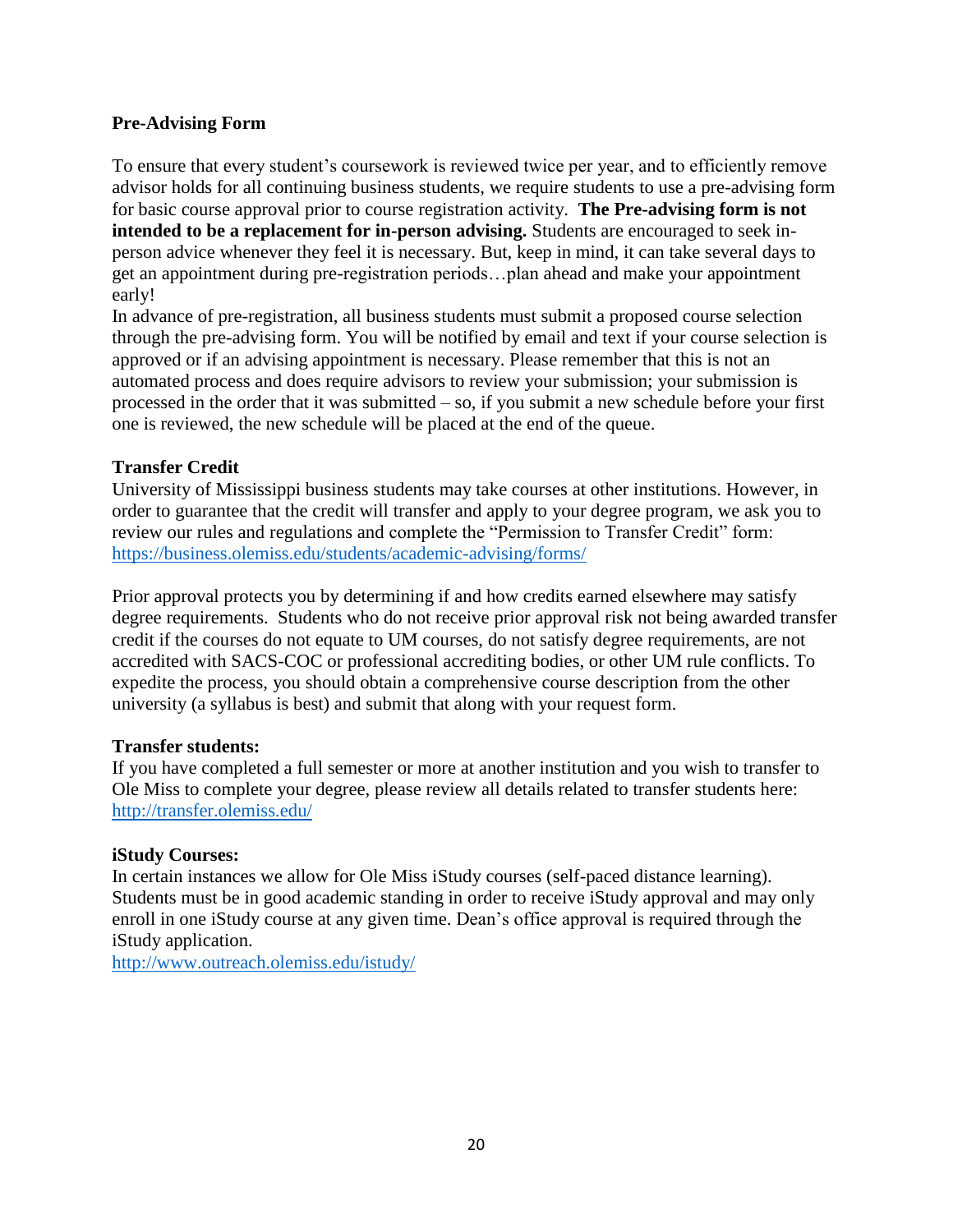## **Business - Academics, Degree, Majors, & Scholarships**

All business majors will earn the Bachelor of Business Administration (B.B.A.) degree. All B.B.A. majors require 120 credit hours, and the upper division courses vary significantly between the majors. You can find major-specific information in our Degree Plans posted here: <http://www.olemissbusiness.com/current/undergraduate/advising/ProgramSheets.html>

**\_\_\_\_\_\_\_\_\_\_\_\_\_\_\_\_\_\_\_\_\_\_\_\_\_\_\_\_\_\_\_\_\_\_\_\_\_\_\_\_\_\_\_\_\_\_\_\_\_\_\_\_\_\_\_\_\_\_\_\_\_\_\_\_\_\_**

#### **Academic Residency Requirements**

All courses taken at the University of Mississippi Oxford campus, at any of the university's resident centers in Tupelo, Jackson, Southaven, or other locations in Mississippi, through the university's Department of Independent Study by a University of Mississippi student, or through approved study abroad and exchange programs where the student is registered in University of Mississippi courses, are considered to be courses taken "in residence".

At least 25 percent of the semester credit hours required for an undergraduate degree (e.g., 30 hours for a 120-hour degree) must be taken in residence. At least 30 semester hours of residence credit must be taken in the school or college recommending the degree. Both hours taken before and after a student declares a major in a particular school or college may be used to satisfy the 30-hour residence requirement.

#### **Last 21-Hour Residency Requirement**

Students must acquire at least 12 of their last 21 credit hours in residence at the university. That is, no more than 9 of the last 21 hours may be transfer credit. A student may not apply courses taken from the university's Independent Study department or via the university's study abroad or exchange programs towards this 12-hour requirement unless the student has obtained written approval from the student's academic department and dean before enrolling in the course.

#### **The School of Business credit, residency & GPA requirements:**

1. At least 25% of all credit hours applied to the degree must be completed at the University of Mississippi (not transferred from another institution).

2. At least 12 of the last 21 applied credit hours must be completed at the University of Mississippi.

3. At least 30 credit hours business and accountancy courses that are applied to your degree must be completed at the University of Mississippi.

4. At least 6 credit hours toward a minor, whether required or optional, must be taken in residence at the University of Mississippi.

5. GPA of C (2.00) or higher in ALL six of the following: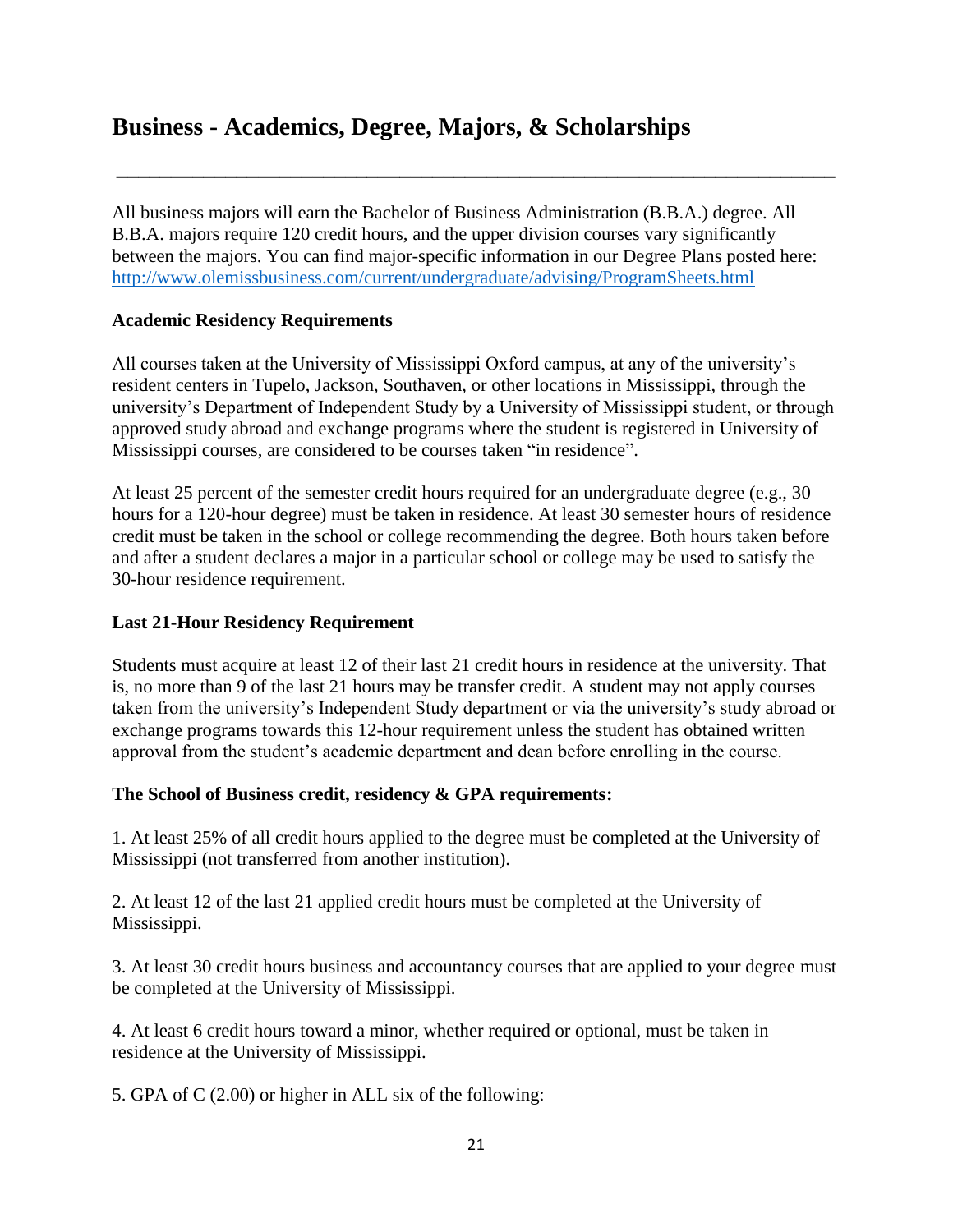- All work attempted at the University of Mississippi
- All work attempted at any institution of higher learning (UM and transfer work)
- All Business (BUS, ECON, FIN, GB, MGMT, MIS, MKTG) and Accounting courses taken at the University of Mississippi
- All Major specific courses<sup>\*</sup> taken at the University of Mississippi
- All work applied to meet degree requirements (UM and transfer work)
- All work applied toward the minor both overall and in residence at UM unless otherwise stated in the catalog under specific minor requirements (some minors require a minimum grade of C in each course applied toward the minor).

\* Major specific courses are bolded on the Degree Plans. Management majors must make a letter grade of "C" or better on ALL management courses.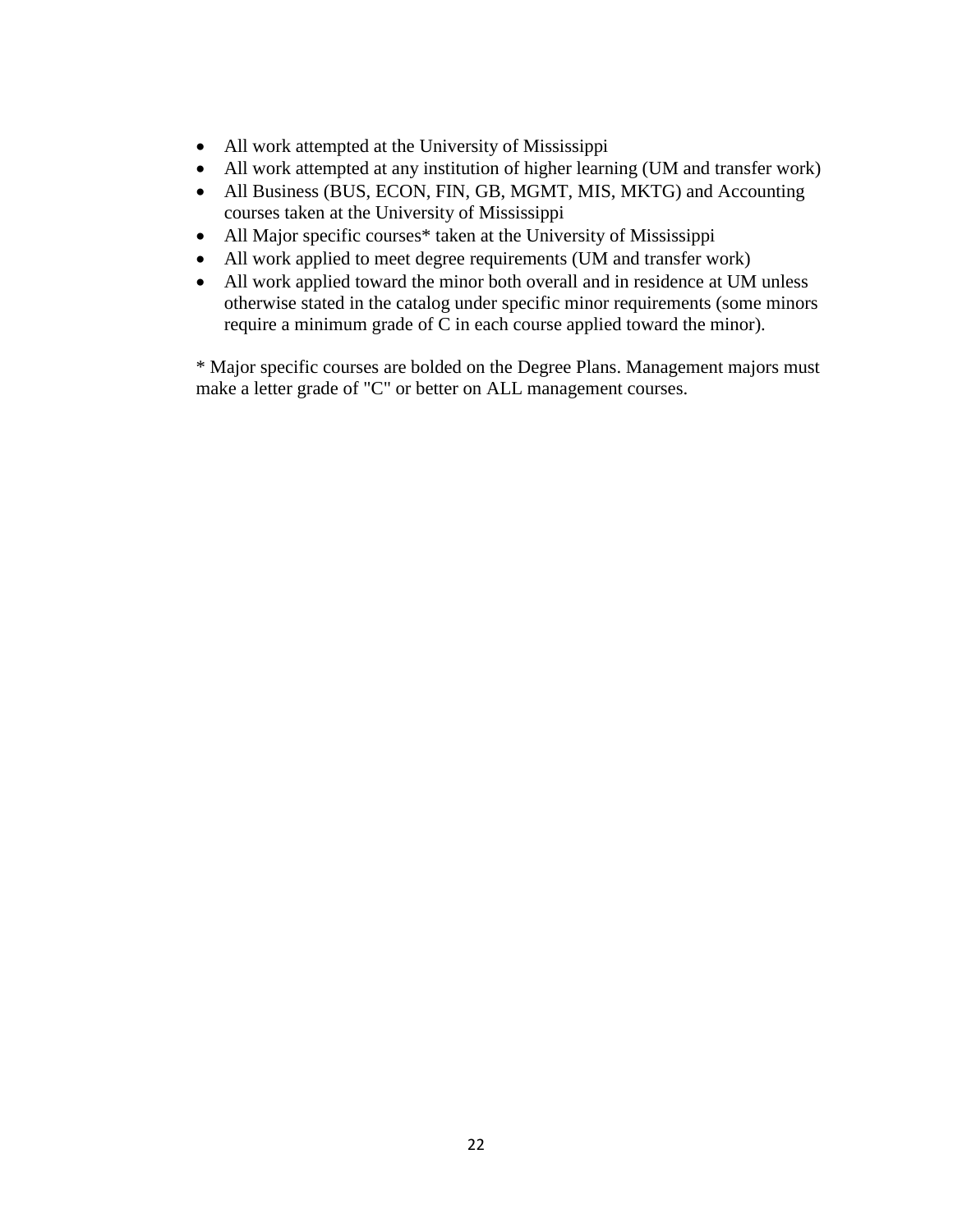#### **Getting into the Major**

During the first two years at The University of Mississippi, Business undergraduates gain a strong liberal arts foundation that is complimented by basic business courses such as accounting, economics, legal environment of business, and business communications. During this time students will be declared "General Business". After the first semester of their sophomore year, business students will be asked to declare a specialty major or remain in "General Business".

Please refer to "Declaring a Major" on page 16 of this document for the specific requirements.

#### **Majors Offered in the School of Business Administration**

View requirements of each major in the Degree Plan:

<https://business.olemiss.edu/students/academic-advising/degree-plans/>

- » Banking and Finance
- » Finance
- » Risk Management and Insurance
- » Marketing and Communication Strategy
- » Marketing
	- Optional Emphases: Digital Marketing, Sales, Marketing Analytics, and Supply Chain Management
- » Management Information Systems
- » Management,
	- Optional Emphases: Human Resources, International Business Management, and Healthcare Management
- » Real Estate
- » General Business (requires non-business minor + internship *or* study abroad)
- » Entrepreneurship

Additional information on majors:<https://business.olemiss.edu/students/majors/>

#### **Non-Business Minors for Business Majors**

Business students can select a minor from outside the School of Business, and most of the credit hours from the minor will work nicely into general elective credit required for the B.B.A. As University minors can change yearly, we recommend you review the Academic Catalog for a current list (http://catalog.olemiss.edu/minors).

*\*The General Business major requires a non-business minor*

#### **Business Minors**

Business students can pursue official minors within the School of Business. We offer official minors in Management Information Systems, Marketing, and Entrepreneurship. <https://business.olemiss.edu/students/minors/>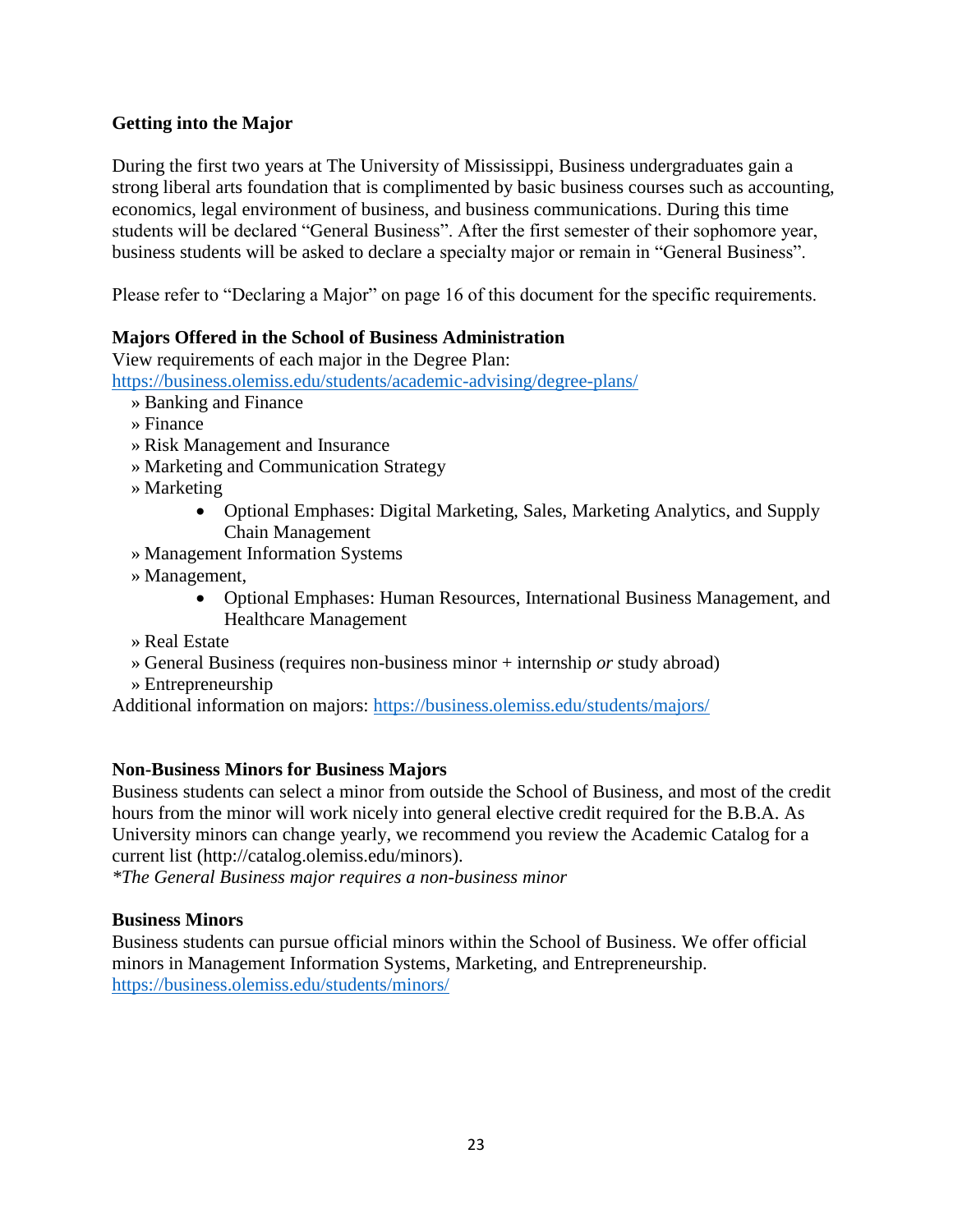#### **Study USA**

Combine travel with the leadership of an inspirational University of Mississippi professor, and you have the unique experience of Study USA. Join other enthusiastic students in the study of theater on Broadway, the garment industry on Fashion Avenue, hospitality management in Las Vegas, or the effects of Hurricane Katrina on criminal justice in New Orleans. Study USA gives students the opportunity to explore the United States while earning college credit. Study USA programs are short-term domestic travel classes typically offered during intersession terms. For more details and application information, please see: [http://www.outreach.olemiss.edu/study\\_usa/](http://www.outreach.olemiss.edu/study_usa/)

#### **Study Abroad**

Borders are thin and business is everywhere. Students are encouraged to gain valuable multinational experience and understanding through a study abroad program. Available to students are programs as short as one week, and as long as one year. Students are able to do more than one program, or even complete an internship abroad. There are many programs where the language of instruction is English, thus a foreign language skill is not necessary. Further, students are not required to complete a business-specific program. The program a student chooses will depend somewhat on the type of credit they still need to complete in their degree program. For more details, please review:<https://studyabroad.olemiss.edu/> Students choosing to do foreign study will work closely with both School of Business advisors as well as an advisor in the Study Abroad office.

Study abroad, like other transfer work, must be approved prior to taking the class to ensure it will count toward degree completion. We highly encourage you to begin researching programs early in order to determine the right fit for you and your degree program. If you are looking to take a Business course abroad, a program or University with AACSB accreditation or EQUIS accreditation is strongly preferred AACSB: [\(http://www.aacsb.edu/accreditation/accredited](http://www.aacsb.edu/accreditation/accredited-members/global-listing)[members/global-listing\)](http://www.aacsb.edu/accreditation/accredited-members/global-listing). EQUIS: [\(https://efmdglobal.org/accreditations/business](https://efmdglobal.org/accreditations/business-schools/equis/equis-accredited-schools/)[schools/equis/equis-accredited-schools/\)](https://efmdglobal.org/accreditations/business-schools/equis/equis-accredited-schools/). It is up to the Department Chair of the related subject to determine a course's equivalency.

*\*The General Business major requires either an internship or foreign study.*

#### **Scholarship Opportunities for Business Students**

#### <https://business.olemiss.edu/students/scholarships/>

We have more than 30 available scholarships for continuing business students. Interested students need to complete ONE application form, and submit no later than February 1 each year (sophomore, junior, senior). Students may apply every year.

All scholarship parameters, deadlines, and application instructions can be viewed on the website by using the scholarship link above. Note that some scholarships are need based, so it is important to complete the FAFSA [\(https://fafsa.ed.gov/](https://fafsa.ed.gov/) ) every year.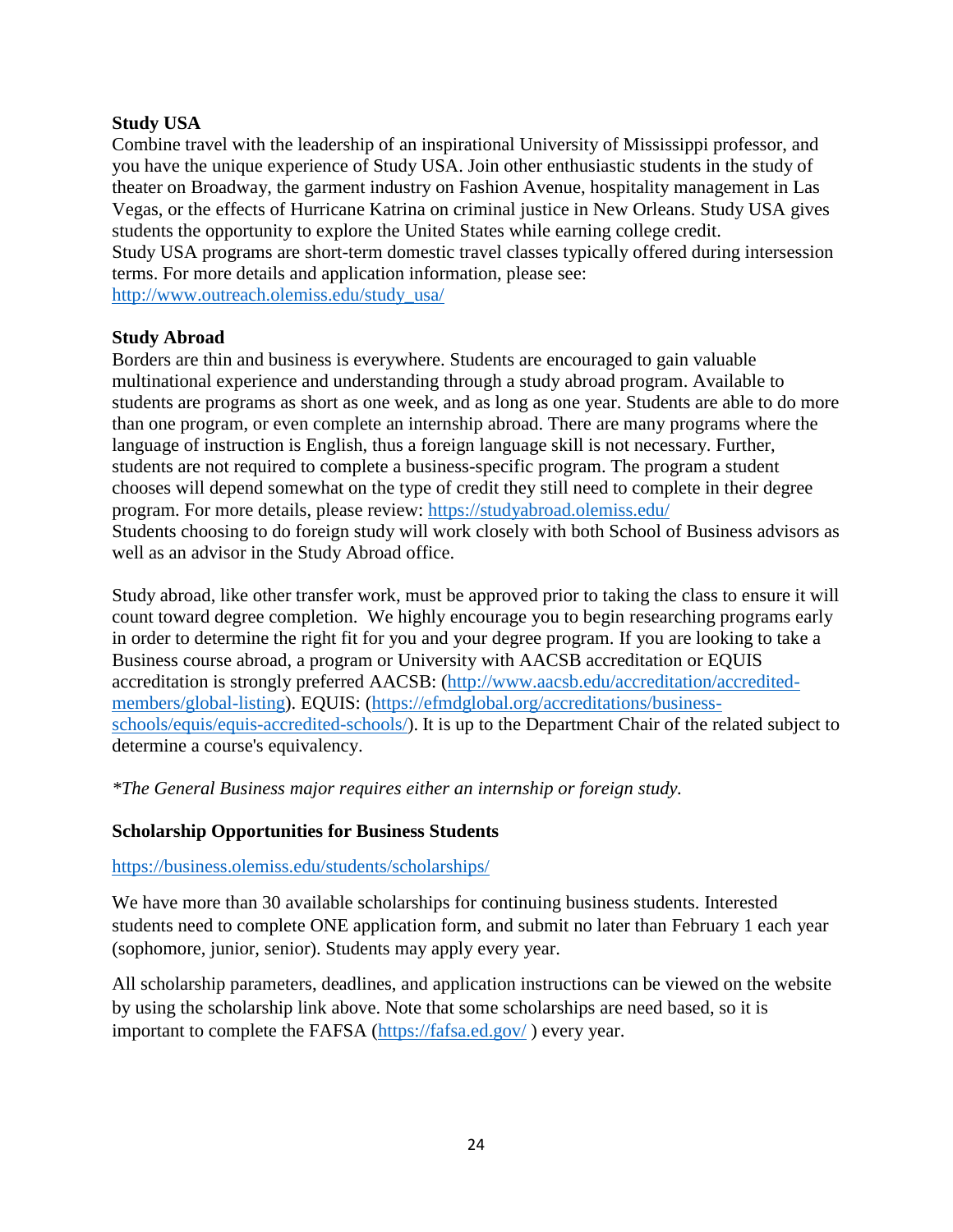## **Business Student Progression Year-By-Year**

**\_\_\_\_\_\_\_\_\_\_\_\_\_\_\_\_\_\_\_\_\_\_\_\_\_\_\_\_\_\_\_\_\_\_\_\_\_\_\_\_\_\_\_\_\_\_\_\_\_\_\_\_\_\_\_\_\_\_\_\_\_\_\_\_\_\_**

## **Freshman Year**

- ✓ Concentrate on successful completion of General Education requirements
- $\checkmark$  Find your "niche" on campus
- $\checkmark$  Research industries and do personal assessments to choose major
- $\checkmark$  Find one campus organization to get involved in
- ✓ Will you do a non-business minor? Determine now so you can choose the right electives.



## **Sophomore Year**

- $\checkmark$  Continue with course success as you move into business courses that will be included in GPA calculation for declaring a major
- $\checkmark$  Get involved in a business student organization; aim for a leadership position later
- $\checkmark$  Research study abroad programs (it is easier to find programs for general electives)
- $\checkmark$  Spring: Declare a major



- $\checkmark$  Will you do a business minor? Keep this in mind when choosing 300+ business electives.
- $\checkmark$  Meet with career preparation specialists to finalize resume and cover letters for internships; MOCK INTERVIEW!!
- Begin networking on campus (career fairs!) and off campus (friends and family!) for internships

## **Senior Year**

- $\checkmark$  Continue with campus leadership
- ✓ Attend career fairs and begin your full-time job search; MOCK INTERVIEW!!!
- $\checkmark$  Going to graduate school? Take admissions test and submit applications.
- $\checkmark$  Intent to Graduate form (to advising office) and diploma application (to Registrar)
- ✓ Congratulate yourself on your success!

 $\overline{\phantom{a}}$  Go after a leadership role in a student organization organization or  $\overline{\phantom{a}}$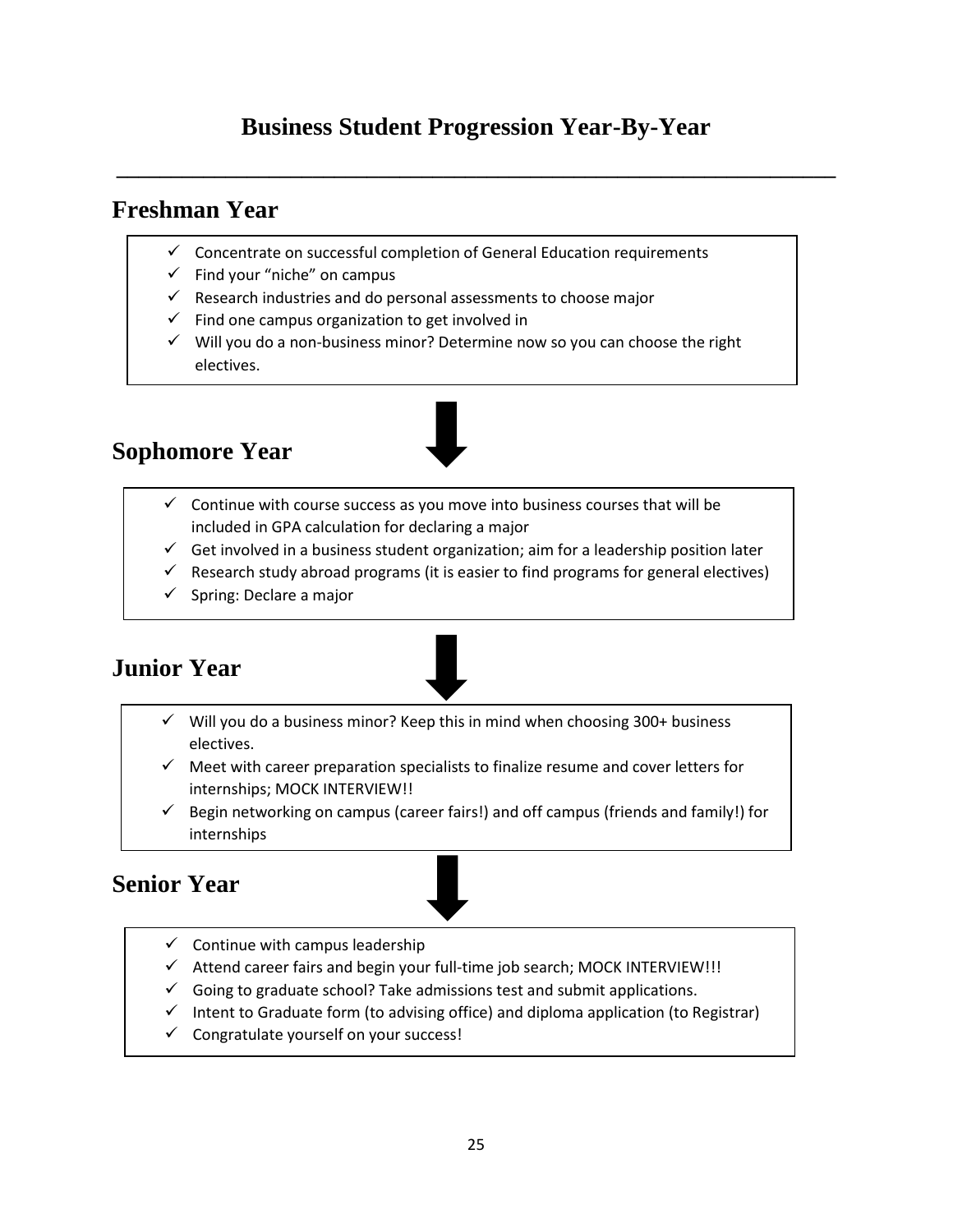## **Business Student Organizations**

**\_\_\_\_\_\_\_\_\_\_\_\_\_\_\_\_\_\_\_\_\_\_\_\_\_\_\_\_\_\_\_\_\_\_\_\_\_\_\_\_\_\_\_\_\_\_\_\_\_\_\_\_\_\_\_\_\_\_\_\_\_\_\_\_\_\_**

These organizations not only provide peer and faculty networking opportunities, but most organizations offer the opportunity to hear guest speakers and network with industry leaders as well. They also afford students additional professional development opportunities to add to our extensive career services.

For contact information and how to join, please visit the website: <https://business.olemiss.edu/students/organizations/>

**Alpha Kappa Psi** is a business fraternity focused on leadership and professional development.

**The Association for Information Technology Professionals (AITP)** promotes a better understanding of the vital role of information systems and their vital role in business. This club is open to all business students who have an interest in information systems.

**Beta Gamma Sigma** is an honor society serving business and accountancy students. Membership in Beta Gamma Sigma is the highest recognition a business or accountancy student can receive in a business program accredited by AACSB International. Membership is by invitation to the top 10 percent of each year's junior and senior class.

**School of Business Ambassadors** represent the School of Business Administration's student body. Member are chosen via an application and interview process each year by the outgoing president and vice-president. The ambassadors help recruit high school and transfer students.

**The Financiers Club** is an organization for students who are majoring in Banking and Finance or Managerial Finance to connect with financial services executives, employees and regulators from across the country.

**Gamma Iota Sigma** is an international Risk Management and Insurance (RMI) business fraternity that emphasizes professionalism, student career placement, industry interaction, and community involvement. Membership in the Mu Chapter of GIS is open to any student interested in RMI.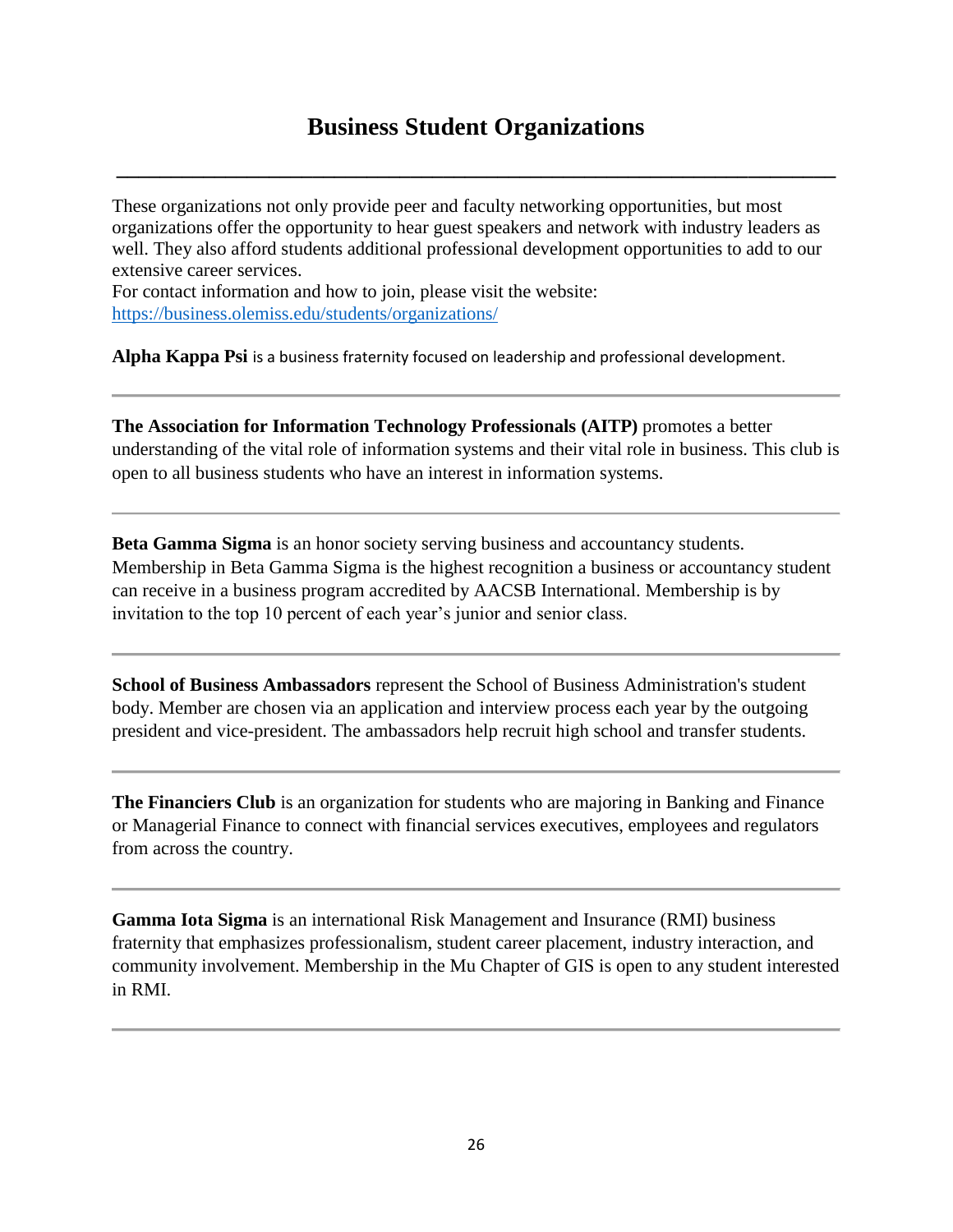**Ole Miss Real Estate Finance Association (REFA)** is an organization that encourages interest in real estate, promotes interaction between real estate professionals and students, and informs students and professionals on current issues.

**Entrepreneurship Club**: promotes a campus-wide spirit of entrepreneurship and an appreciation of this is a viable career path. Students learn to identify and take advantage of entrepreneurial opportunities.

**Ole Miss Society for Human Resource Management (SHRM)** - Ole Miss SHRM positions students for success upon graduation by providing activities designed to facilitate professional and personal growth and to help students build relationships with other students and local professionals, while learning about Human Resource Management.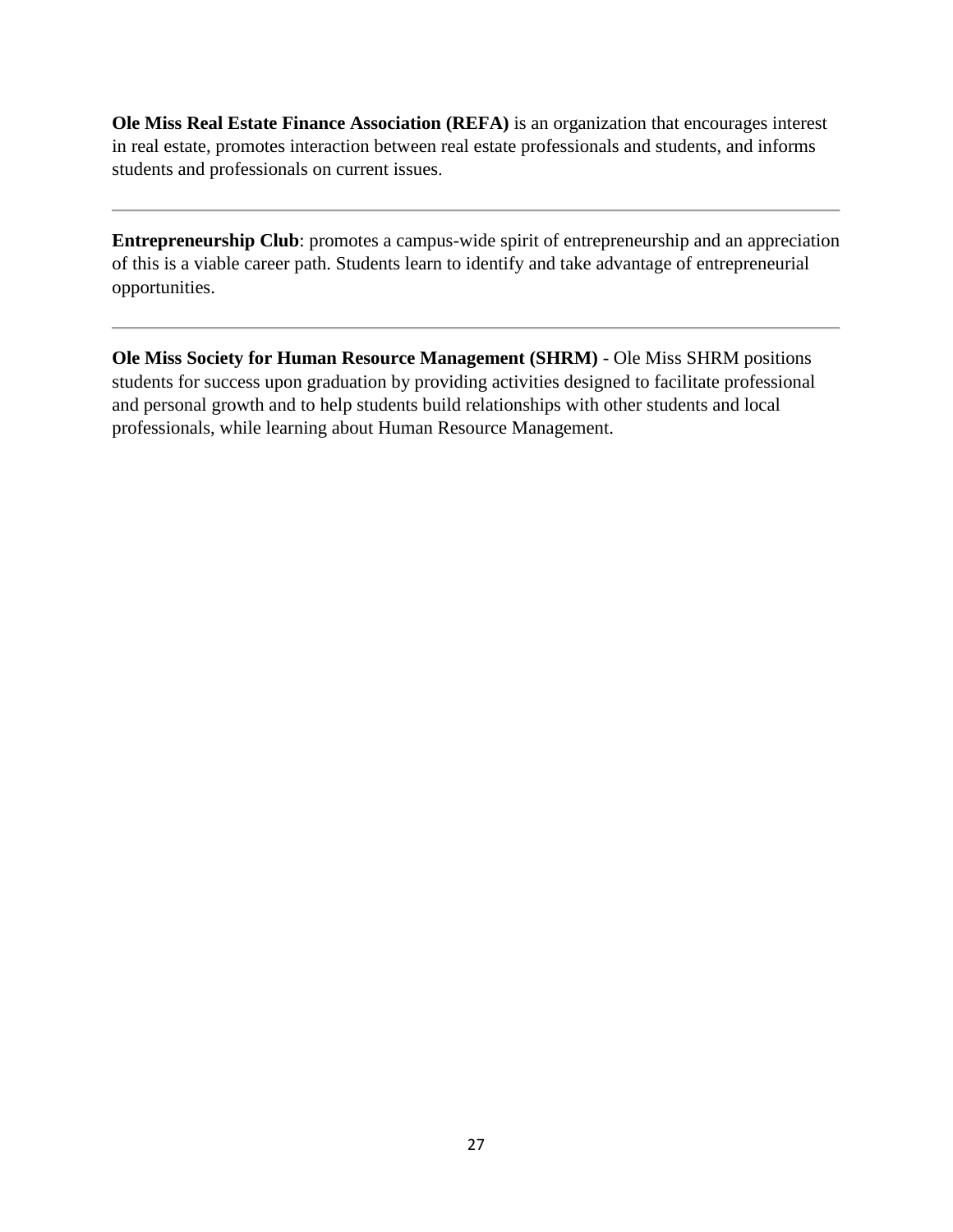## **Professional Development**

**\_\_\_\_\_\_\_\_\_\_\_\_\_\_\_\_\_\_\_\_\_\_\_\_\_\_\_\_\_\_\_\_\_\_\_\_\_\_\_\_\_\_\_\_\_\_\_\_\_\_\_\_\_\_\_\_\_\_\_\_\_\_\_\_\_\_**

The School of Business career preparation team works closely with the University of Mississippi Career Center to provide comprehensive assistance for students who seek to improve their professional skills and who want assistance in the internship and job search process

Our multiple professional development resources will provide assistance with the following:

- $\checkmark$  Personal Branding
- $\checkmark$  Self-Assessments
- $\checkmark$  Internship Strategies
- $\checkmark$  Job Search Strategies
- $\checkmark$  Resumes, Cover Letters, & Professional Communication
- $\checkmark$  Mock Interviewing/Interview Skills
- $\checkmark$  Informational Interviews
- $\checkmark$  Networking Events & Opportunities
- $\checkmark$  Understanding Benefits
- $\checkmark$  Negotiating Job Offers

Business students will get an introduction to the above topics in their required BUS 271, Business Communications class, to be taken in the sophomore year. All other professional development activities are voluntary (though the General Business major requires either internship or foreign study), yet strongly encouraged. Even for students who wish to attend graduate school immediately after the Bachelor's degree, it is never too early to enhance professional skills and broaden your understanding of the world of work.

**Handshake** is the University of Mississippi Career Center's online job and internship database. This database allows students and alumni to view job openings and internships, sign-up for oncampus interviews, and access resources to assist in a job or internship search. <https://olemiss.joinhandshake.com/login>

**College Central Network** is the School of Business Administration's resume and internship posting service. This database is exclusive to business students and allows them to connect to internships, employers, and career development resources.

<https://business.olemiss.edu/students/career-preparation/postings/>

#### **Internship For Credit**

Students who wish to earn credit for a semester-long professional internship must download the BUS 300 syllabus, read it thoroughly, and complete the online application process. If approved, the credit can count as 300+ business elective. General Business majors who choose to do an internship rather than foreign study MUST register for this course for 3 credits.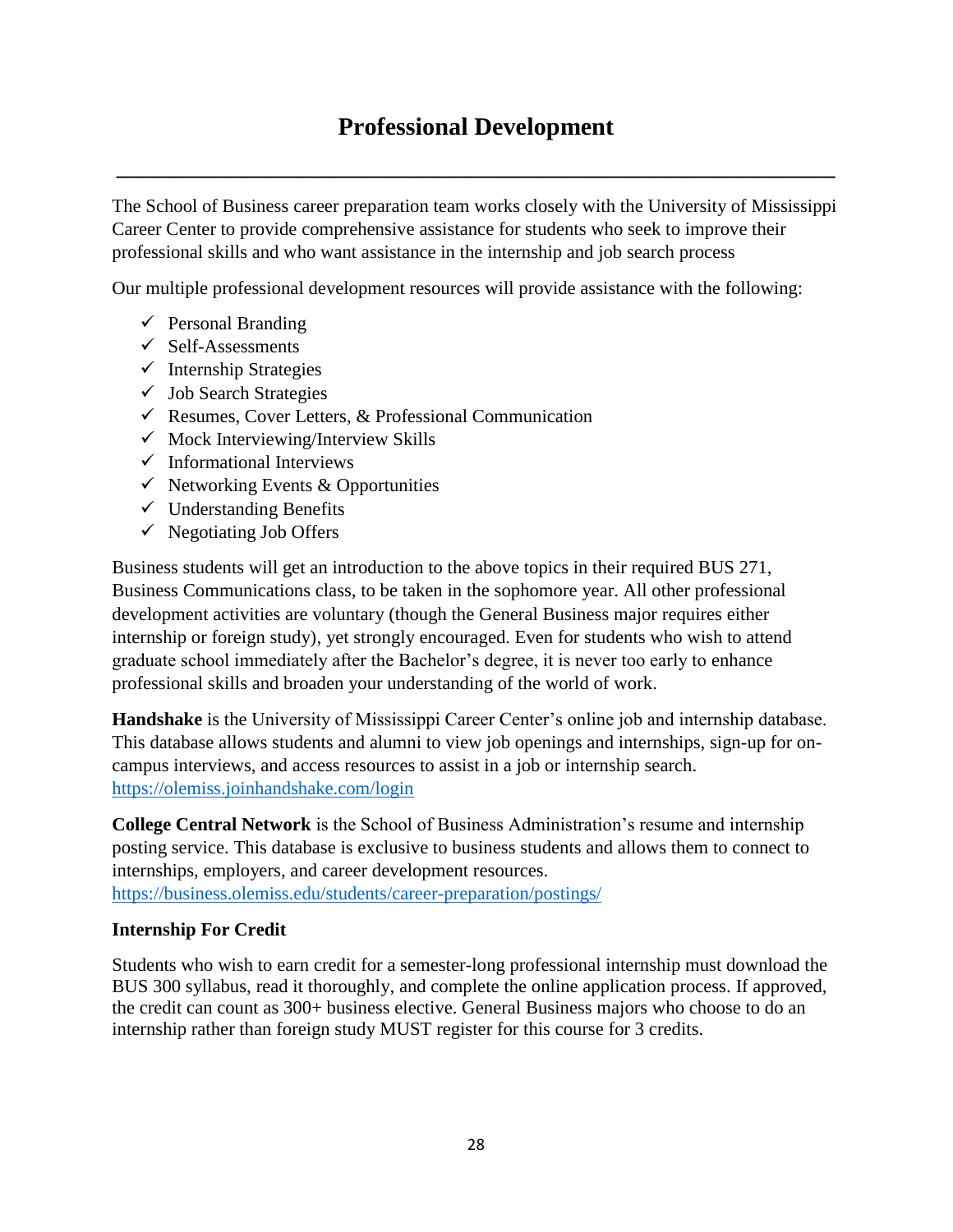#### **School of Business Career Preparation**

Dr. Meg Barnes<br>
mbarnes @bus.olemiss.edu<br>
Mr. Wesley Dickens<br>
Mr. Wesley Dickens<br>
Mr. Wesley Dickens<br>
Mr. Wesley Dickens<br>
Mr. Wesley Dickens<br>
Mr. Wesley Dickens<br>
Mr. Wesley Dickens<br>
Mr. Wesley Dickens<br>
Mr. 2014 Director of Undergraduate Career Preparation Holman Hall G6 Learning PH 662-915-2406 Holman Hall G7

[wdickens@bus.olemiss.edu](mailto:wdickens@bus.olemiss.edu)<br>Assistant Director for Experiential PH 662-915-6546

<http://www.olemissbusiness.com/career/contact.html>

**University Career Center** 

 303 Martindale Staff & Contact Listing: PH 662-915-7174 <http://career.olemiss.edu/aboutus.html>

<http://career.olemiss.edu/index.html>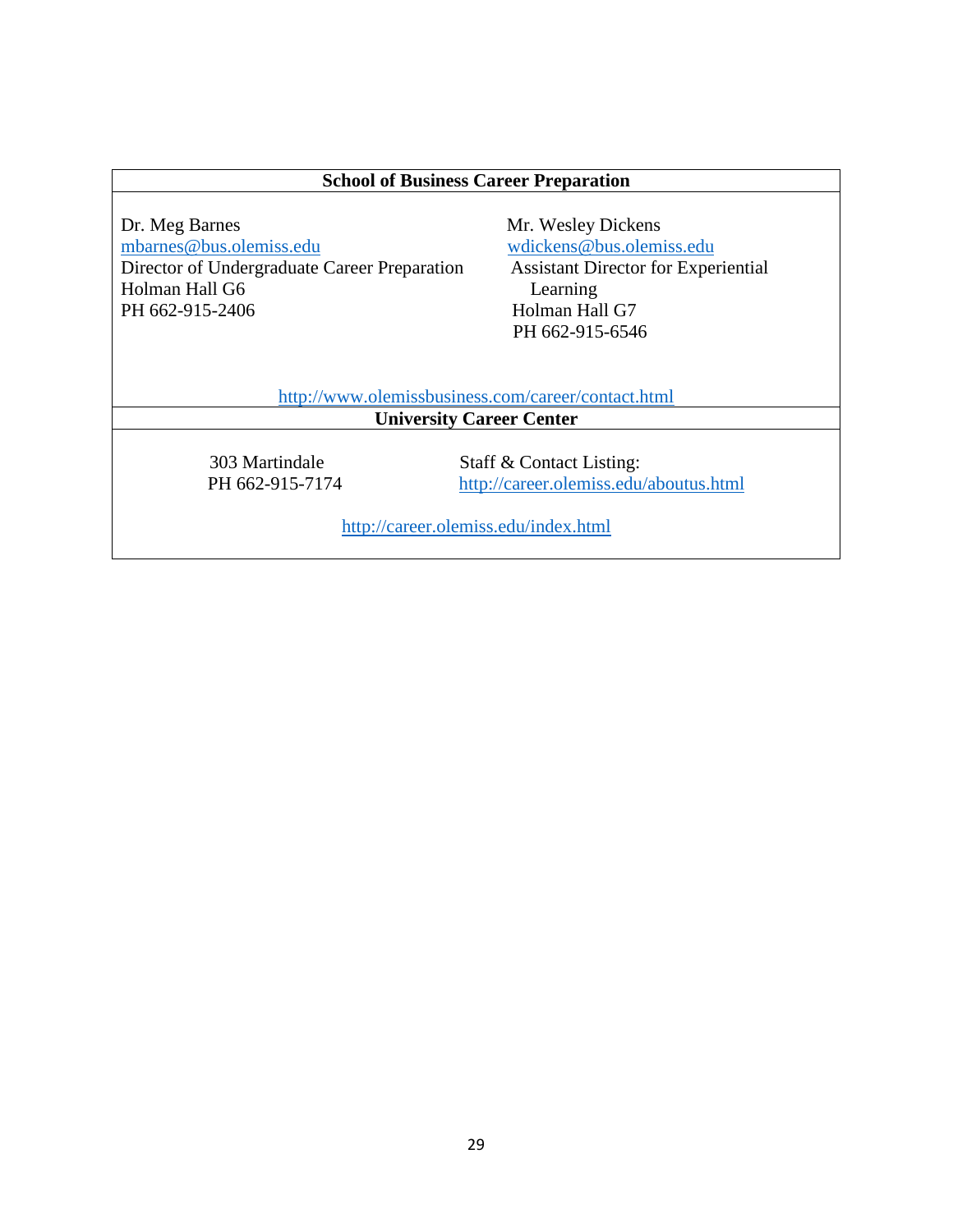## **Degree Application, Graduation Requirements, & Commencement**

**\_\_\_\_\_\_\_\_\_\_\_\_\_\_\_\_\_\_\_\_\_\_\_\_\_\_\_\_\_\_\_\_\_\_\_\_\_\_\_\_\_\_\_\_\_\_\_\_\_\_\_\_\_\_\_\_\_\_\_\_\_\_\_\_\_\_**

#### **Degree & Diploma Applications**

Applying for degree – Each senior must apply for a degree by submitting an "Intended Graduation Date" in their advising submission to the advising office in the semester preceding the semester in which the student expects to graduate. The advising office will complete a checklist using official transcripts on file to date and will notify students prior to their last term of additional academic requirements that must be completed for the degree. It then becomes the responsibility of the student to complete the remaining requirements by the end of the semester in which the student wishes to graduate.

Diploma Application – If the advising office verifies that the student is able to graduate during the term he or she has requested, the student will then receive an e-mail from the Office of the Registrar as notification that he or she has been authorized to complete a diploma application for the Office of the Registrar. The diploma application is an online form that must be filed during the semester of anticipated graduation. It is completion of this online form that puts the student on the list of graduates for a particular semester. Failing to submit the diploma application could result in the student's graduation being delayed or, at the very least, the absence of the student's name in the commencement program.

#### **Minimum Credit Hours**

All baccalaureate degree programs require at least 120 semester hours with passing grades. The B.B.A. requires 120 credit hours with passing grades (the Management major deems C grade or better "passing"). Students who take more than the required number of hours should meet with their academic advisor to determine which hours in particular will be used toward the degree (NOTE: All hours taken will be computed into the cumulative and resident GPA's).

#### **Minimum Grade-point Average**

For the award of a bachelor's degree from any school or college of the University of Mississippi, a student must earn a GPA of at least 2.00 on all course work submitted in fulfillment of the course requirements for the degree. In addition, the student must earn a minimum GPA of 2.00 on all course work attempted at the University of Mississippi. Finally, the student must have a minimum 2.00 GPA on all college work attempted at any institution of higher learning.

There are additional grade requirements for the School of Business B.B.A. and the Management major, cross-reference pages 21  $\&$  22 of this handbook. It is the student's responsibility to check on the requirements applicable to the specific degree for which he or she is a candidate.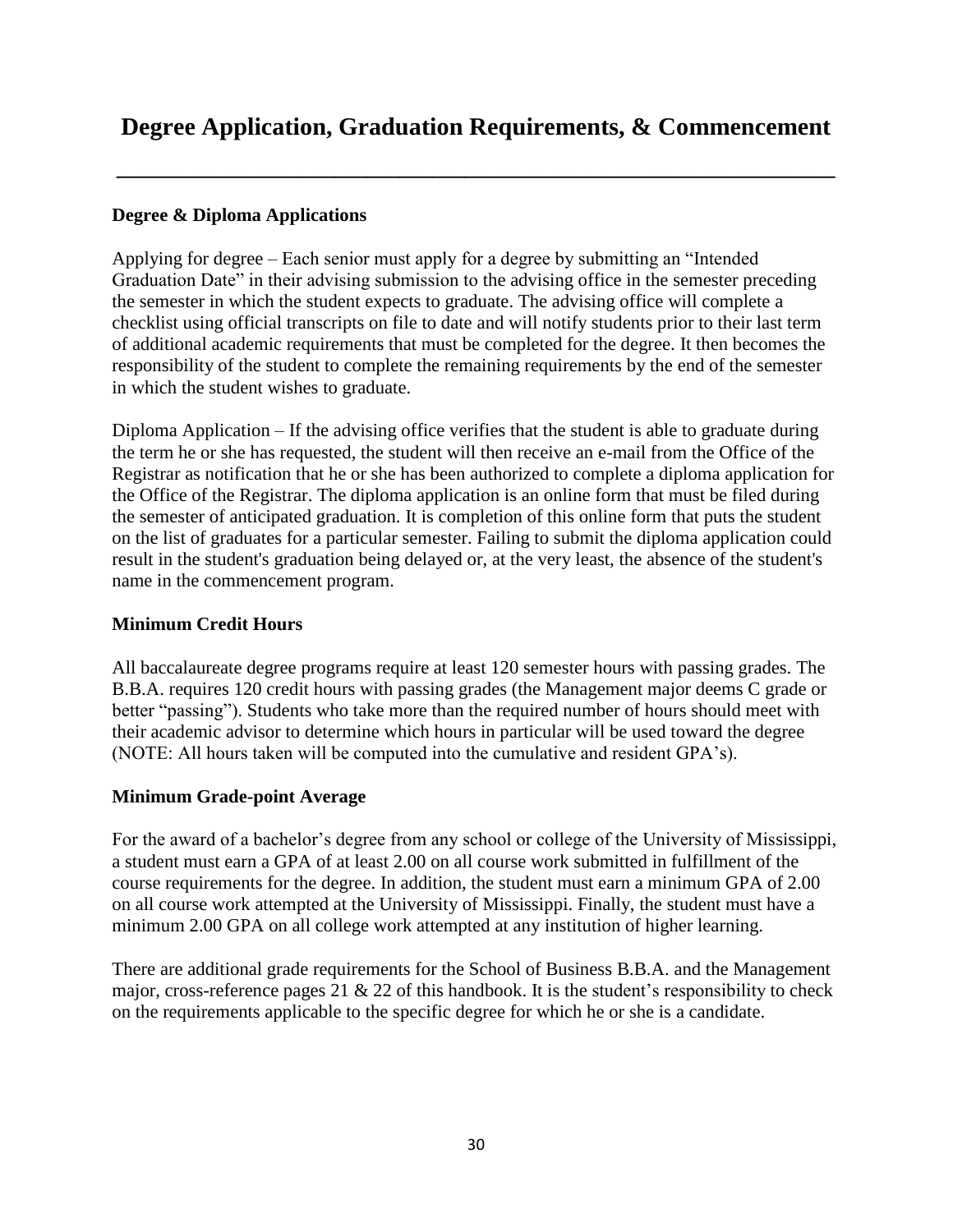#### **Commencement**

Attendance at commencement exercises is recommended as the faculty and staff wish to celebrate student success along with the students and family members. Students who do not participate in commencement exercises will still be awarded the intended degree. The actual diploma is mailed to the students 2-3 months after degree certification. Official UM transcripts will also reflect the degree awarded within 2 months of graduation.

Students who will finish degree requirements in the summer term are permitted to participate in the May commencement ceremony prior to summer term. December graduates will participate in the commencement ceremony the following May of degree completion.

Students can access the most current commencement information on the UM website: <http://commencement.olemiss.edu/>

#### **Important Dates**

Link to the complete academic calendars, to include intersessions, here: <http://registrar.olemiss.edu/academic-calendar-menu/>